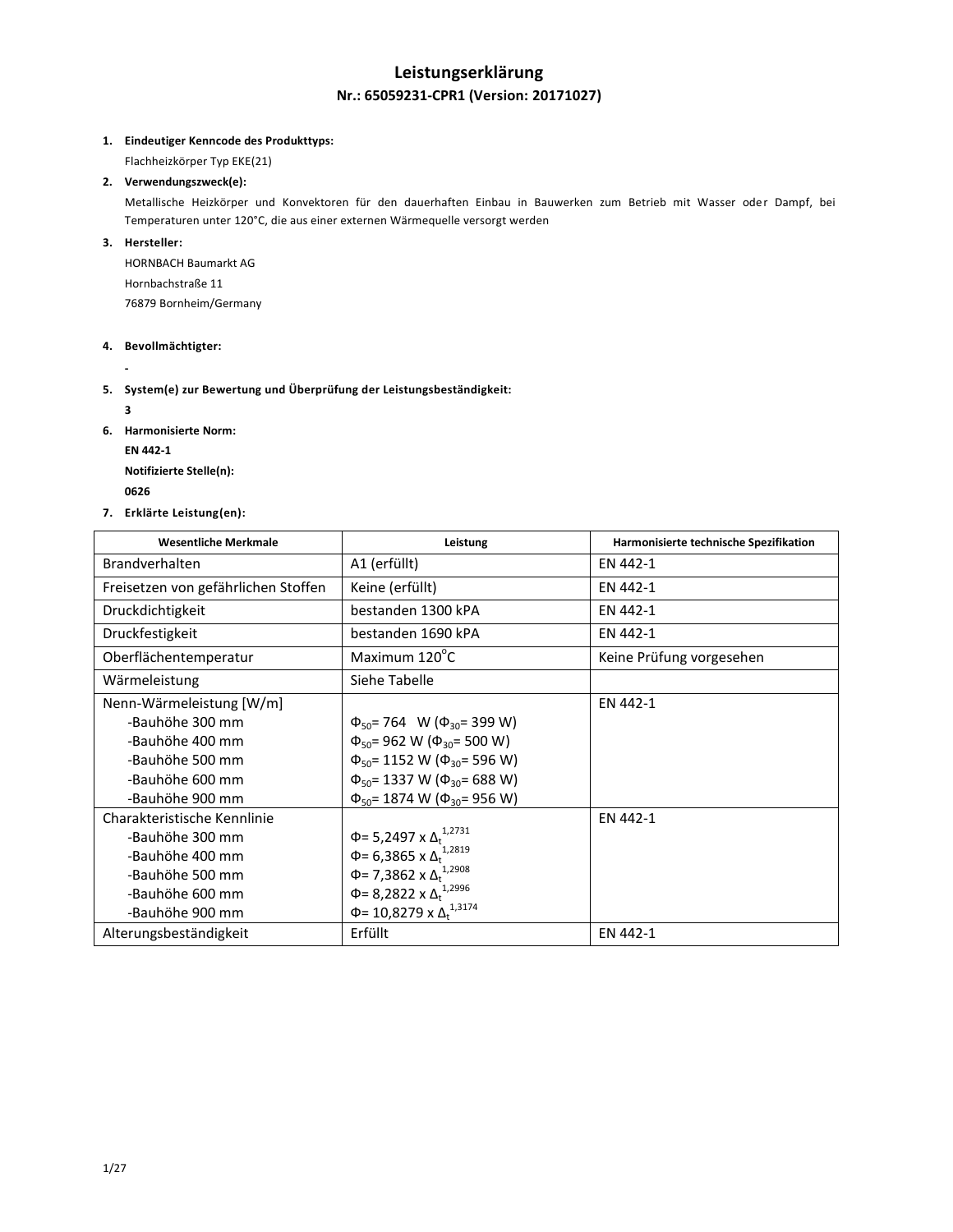| Kenncode<br>Flachheizkörper  | Artikelnummer                    | Nenn-<br>Wärme-<br>leistung ¢50 | Kenncode<br>Flachheizkörper   | Artikel-nummer      | Nenn-<br>Wärme-<br>leistung ¢50 |
|------------------------------|----------------------------------|---------------------------------|-------------------------------|---------------------|---------------------------------|
| Typ EKE (21) 300 x 600-<br>6 | PN2130060LA003<br>$\overline{7}$ | 458 Watt                        | Typ EKE (21) 600 x<br>800-4   | PN2160080YN00<br>37 | 1070 Watt                       |
| Typ EKE (21) 300 x 800-<br>6 | PN2130080LA003<br>7              | 611 Watt                        | Typ EKE (21) 600 x<br>800-4   | PN2160080LN00<br>37 | 1070 Watt                       |
| Typ EKE (21) 300 x<br>1000-6 | PN2130100LA003<br>7              | 764 Watt                        | Typ EKE (21) 600 x<br>800-6   | PN2160080LA00<br>37 | 1070 Watt                       |
| Typ EKE (21) 300 x<br>1200-6 | PN2130120LA003<br>7              | 917 Watt                        | Typ EKE (21) 600 x<br>1000-4  | PN2160100YN00<br>37 | 1337 Watt                       |
| Typ EKE (21) 300 x<br>1400-6 | PN2130140LA003<br>7              | 1070 Watt                       | Typ EKE (21) 600 x<br>1000-4  | PN2160100LN00<br>37 | 1337 Watt                       |
| Typ EKE (21) 300 x<br>1600-6 | PN2130160LA003<br>7              | 1222 Watt                       | Typ EKE (21) 600 x<br>1000-6  | PN2160100LA00<br>37 | 1337 Watt                       |
| Typ EKE (21) 300 x<br>1800-6 | PN2130180LA003<br>7              | 1375 Watt                       | Typ EKE (21) 600 x<br>1200-4  | PN2160120YN00<br>37 | 1604 Watt                       |
| Typ EKE (21) 300 x<br>2000-6 | PN2130200LA003<br>7              | 1528 Watt                       | Typ EKE (21) 600 x<br>1200-4  | PN2160120LN00<br>37 | 1604 Watt                       |
| Typ EKE (21) 400 x 600-<br>6 | PN2140060LA003<br>7              | 577 Watt                        | Typ EKE (21) 600 x<br>1200-6  | PN2160120LA00<br>37 | 1604 Watt                       |
| Typ EKE (21) 400 x 800-<br>6 | PN2140080LA003<br>7              | 770 Watt                        | Typ EKE (21) 600 x<br>1400-4  | PN2160140YN00<br>37 | 1872 Watt                       |
| Typ EKE (21) 400 x<br>1000-6 | PN2140100LA003<br>7              | 962 Watt                        | Typ EKE (21) 600 x<br>1400-6  | PN2160140LA00<br>37 | 1872 Watt                       |
| Typ EKE (21) 400 x<br>1200-6 | PN2140120LA003<br>7              | 1154 Watt                       | Typ EKE (21) 600 x<br>1600-4  | PN2160160YN00<br>37 | 2139 Watt                       |
| Typ EKE (21) 400 x<br>1400-6 | PN2140140LA003<br>7              | 1347 Watt                       | Typ EKE (21) 600 x<br>1600-6  | PN2160160LA00<br>37 | 2139 Watt                       |
| Typ EKE (21) 400 x<br>1600-6 | PN2140160LA003<br>7              | 1539 Watt                       | Typ EKE (21) 600 x<br>1800-4  | PN2160180YN00<br>37 | 2407 Watt                       |
| Typ EKE (21) 400 x<br>1800-6 | PN2140180LA003<br>7              | 1732 Watt                       | Typ EKE (21) 600 x<br>1800-6  | PN2160180LA00<br>37 | 2407 Watt                       |
| Typ EKE (21) 400 x<br>2000-6 | PN2140200LA003<br>7              | 1924 Watt                       | Typ EKE (21) 600 x<br>2000-4  | PN2160200YN00<br>37 | 2674 Watt                       |
| Typ EKE (21) 500 x 400-<br>6 | PN2150040LA003<br>7              | 461 Watt                        | Typ EKE (21) 600 x<br>2000-6  | PN2160200LA00<br>37 | 2674 Watt                       |
| Typ EKE (21) 500 x 500-<br>6 | PN2150050LA003<br>7              | 576 Watt                        | Typ EKE (21) 900 x<br>400-6   | PN2190040LA00<br>37 | 750 Watt                        |
| Typ EKE (21) 500 x 600-<br>4 | PN2150060YN003<br>$\overline{7}$ | 691 Watt                        | Typ EKE (21) 900 x<br>$500-6$ | PN2190050LA00<br>37 | 937 Watt                        |
| Typ EKE (21) 500 x 600-<br>6 | PN2150060LA003<br>$\overline{7}$ | 691 Watt                        | Typ EKE (21) 900 x<br>600-6   | PN2190060LA00<br>37 | 1124 Watt                       |
| Typ EKE (21) 500 x 800-<br>4 | PN2150080YN003<br>7              | 922 Watt                        | Typ EKE (21) 900 x<br>800-6   | PN2190080LA00<br>37 | 1499 Watt                       |
| Typ EKE (21) 500 x 800-<br>6 | PN2150080LA003<br>7              | 922 Watt                        | Typ EKE (21) 900 x<br>1000-6  | PN2190100LA00<br>37 | 1874 Watt                       |
| Typ EKE (21) 500 x<br>1000-4 | PN2150100YN003<br>7              | 1152 Watt                       | Typ EKE (21) 900 x<br>1200-6  | PN2190120LA00<br>37 | 2249 Watt                       |
| Typ EKE (21) 500 x<br>1000-6 | PN2150100LA003<br>7              | 1152 Watt                       | Typ EKE (21) 900 x<br>1400-6  | PN2190140LA00<br>37 | 2624 Watt                       |
| Typ EKE (21) 500 x<br>1200-4 | PN2150120YN003<br>$\overline{7}$ | 1382 Watt                       | Typ EKE (21) 900 x<br>1600-6  | PN2190160LA00<br>37 | 2998 Watt                       |
| Typ EKE (21) 500 x<br>1200-6 | PN2150120LA003<br>$\overline{7}$ | 1382 Watt                       |                               |                     |                                 |
| Typ EKE (21) 500 x           | PN2150140YN003                   | 1613 Watt                       |                               |                     |                                 |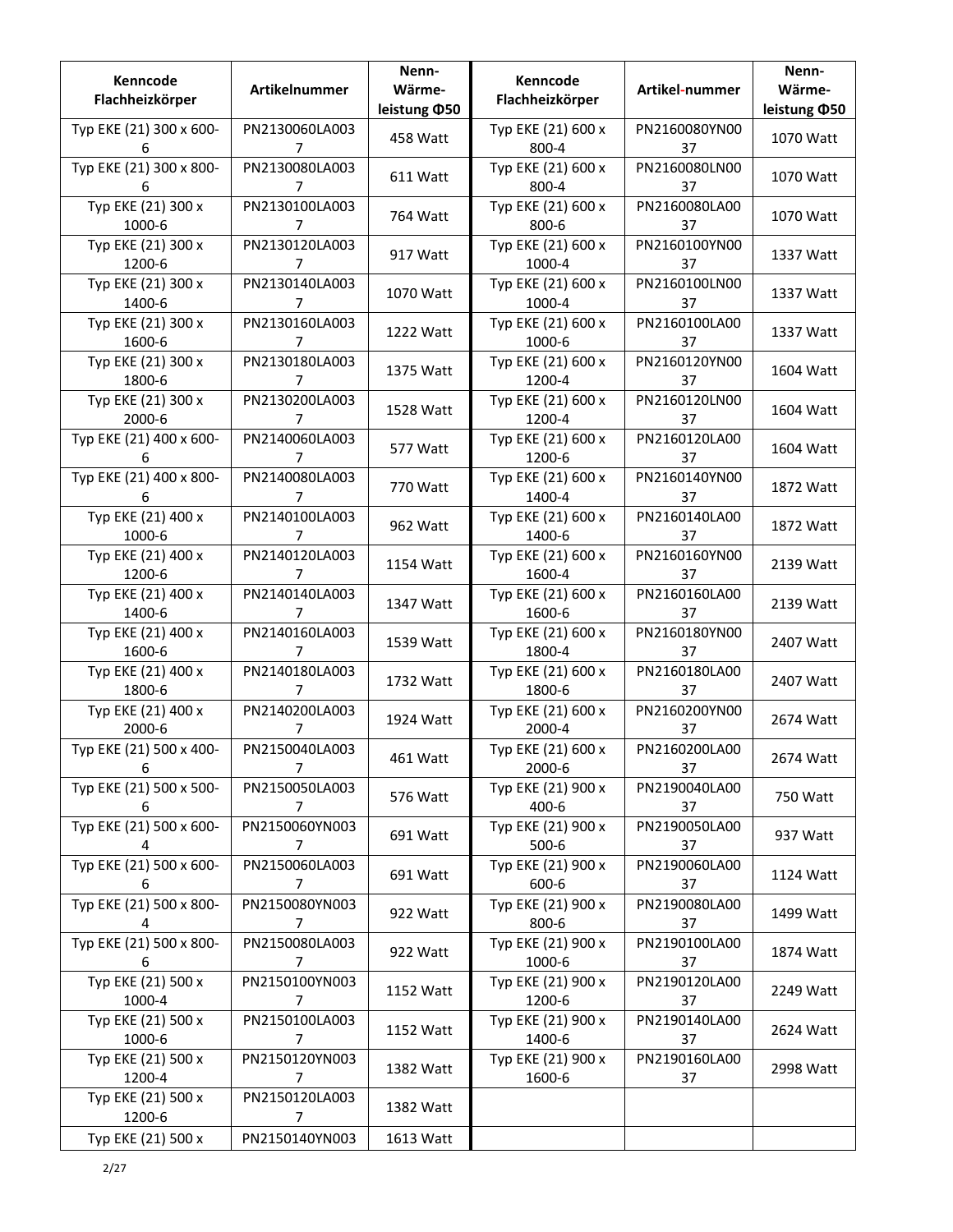| 1400-4                       | 7                   |           |  |  |
|------------------------------|---------------------|-----------|--|--|
| Typ EKE (21) 500 x<br>1400-6 | PN2150140LA003<br>7 | 1613 Watt |  |  |
| Typ EKE (21) 500 x<br>1600-6 | PN2150160LA003      | 1843 Watt |  |  |
| Typ EKE (21) 500 x<br>1800-6 | PN2150180LA003      | 2074 Watt |  |  |
| Typ EKE (21) 500 x<br>2000-6 | PN2150200LA003      | 2304 Watt |  |  |
| Typ EKE (21) 600 x 400-      | PN2160040YN003      | 535 Watt  |  |  |
| Typ EKE (21) 600 x 400-<br>h | PN2160040LA003      | 535 Watt  |  |  |
| Typ EKE (21) 600 x 500-<br>h | PN2160050LA003      | 669 Watt  |  |  |
| Typ EKE (21) 600 x 600-      | PN2160060YN003      | 802 Watt  |  |  |
| Typ EKE (21) 600 x 600-<br>6 | PN2160060LA003      | 802 Watt  |  |  |

**Die Leistung des vorstehenden Produkts entspricht der erklärten Leistung/den erklärten Leistungen. Für die Erstellung der Leistungserklärung im Einklang mit der Verordnung (EU) Nr. 305/2011 ist allein der obengenannte Hersteller verantwortlich.**

**Unterzeichnet für den Hersteller und im Namen des Herstellers von:**

**Andreas Back Leiter Qualitätsmanagement, Umwelt & CSR**

**Bornheim, 10.08.2017**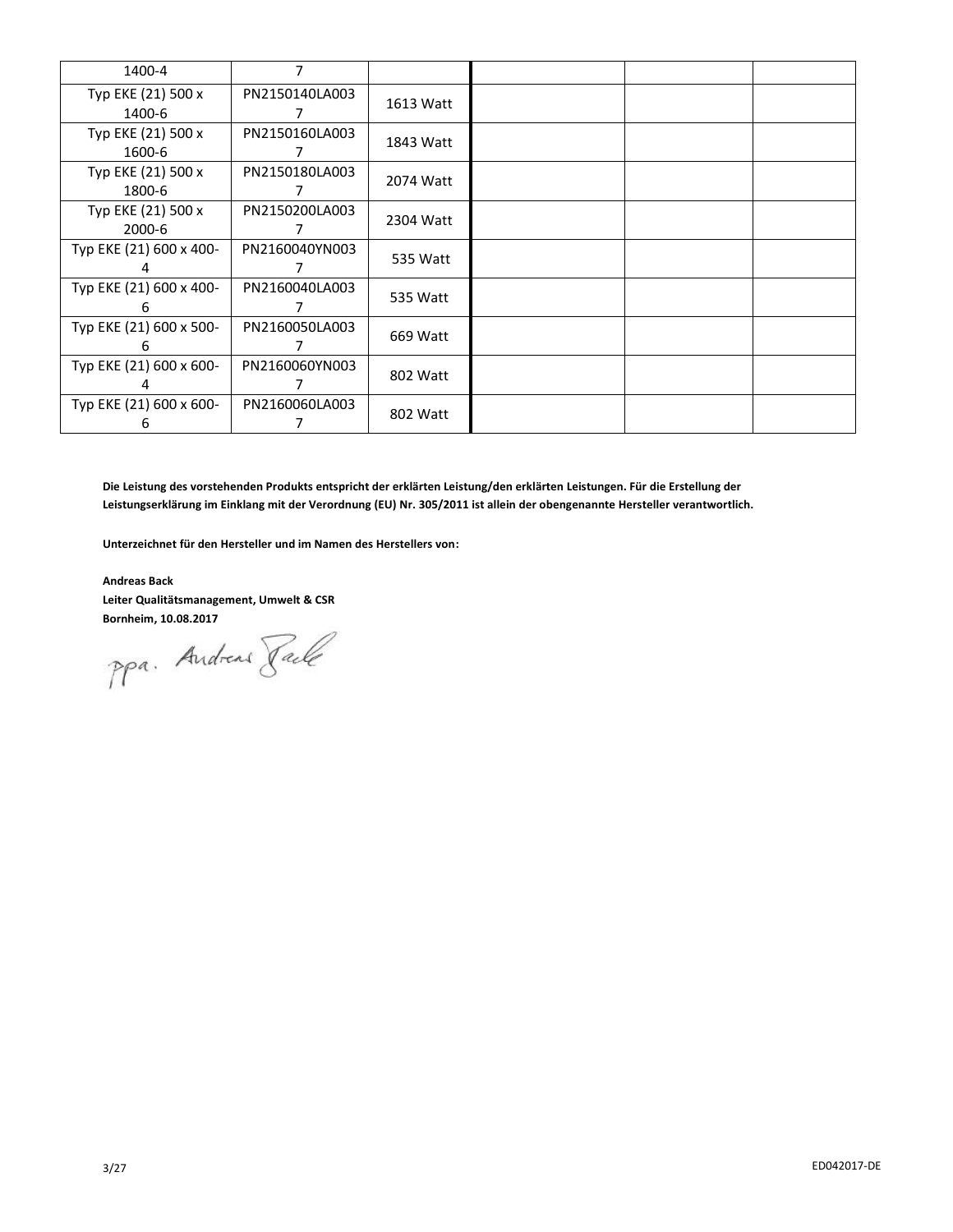# **Declaration of performance**

## **No. 65059231-CPR1 (Version: 20171027)**

**1. Unique identification code of the product-type:**

Flat radiator, type EKE(21)

## **2. Intended use/es:**

Metal radiators and convector heaters for permanent installation in buildings, for operation with water or steam at temperatu res below 120°C, supplied by an external heat source

## **3. Manufacturer:**

HORNBACH Baumarkt AG Hornbachstraße 11 76879 Bornheim/Germany

## **4. Authorised representative:**

**5. System/s of AVCP:**

**3**

**-**

**6. Harmonised standard: EN 442-1**

**Notified body/ies:**

**<sup>0626</sup>** 

**7. Declared performance/s:**

| <b>Essential characteristics</b> | Performance                                   | Harmonized technical specification |
|----------------------------------|-----------------------------------------------|------------------------------------|
| Reaction to fire                 | A1 (fulfilled)                                | EN 442-1                           |
| Release of hazardous substances  | None (fulfilled)                              | EN 442-1                           |
| Pressure tightness               | Passed 1300 kPA                               | EN 442-1                           |
| Pressure resistance              | Passed 1690 kPA                               | EN 442-1                           |
| Surface temperature              | Maximum 120°C                                 | No designated test                 |
| Heat output                      | See table                                     |                                    |
| Rated heat output [w/m]          |                                               | EN 442-1                           |
| -Height 300 mm                   | $\Phi_{50}$ = 764 W ( $\Phi_{30}$ = 399 W)    |                                    |
| -Height 400 mm                   | $\Phi_{50}$ = 962 W ( $\Phi_{30}$ = 500 W)    |                                    |
| -Height 500 mm                   | $\Phi_{50}$ = 1152 W ( $\Phi_{30}$ = 596 W)   |                                    |
| -Height 600 mm                   | $\Phi_{50}$ = 1337 W ( $\Phi_{30}$ = 688 W)   |                                    |
| -Height 900 mm                   | $\Phi_{50}$ = 1874 W ( $\Phi_{30}$ = 956 W)   |                                    |
| Characteristic curve             |                                               | EN 442-1                           |
| -Height 300 mm                   | Φ= 5,2497 x Δ <sub>t</sub> <sup>1,2731</sup>  |                                    |
| -Height 400 mm                   | Φ= 6,3865 x $Δ_t$ <sup>1,2819</sup>           |                                    |
| -Height 500 mm                   | Φ= 7,3862 x Δ <sup>1,2908</sup>               |                                    |
| -Height 600 mm                   | Φ= 8,2822 x $Δ_t$ <sup>1,2996</sup>           |                                    |
| -Height 900 mm                   | Φ= 10,8279 x Δ <sub>t</sub> <sup>1,3174</sup> |                                    |
| Aging resistance                 | Fulfilled                                     | EN 442-1                           |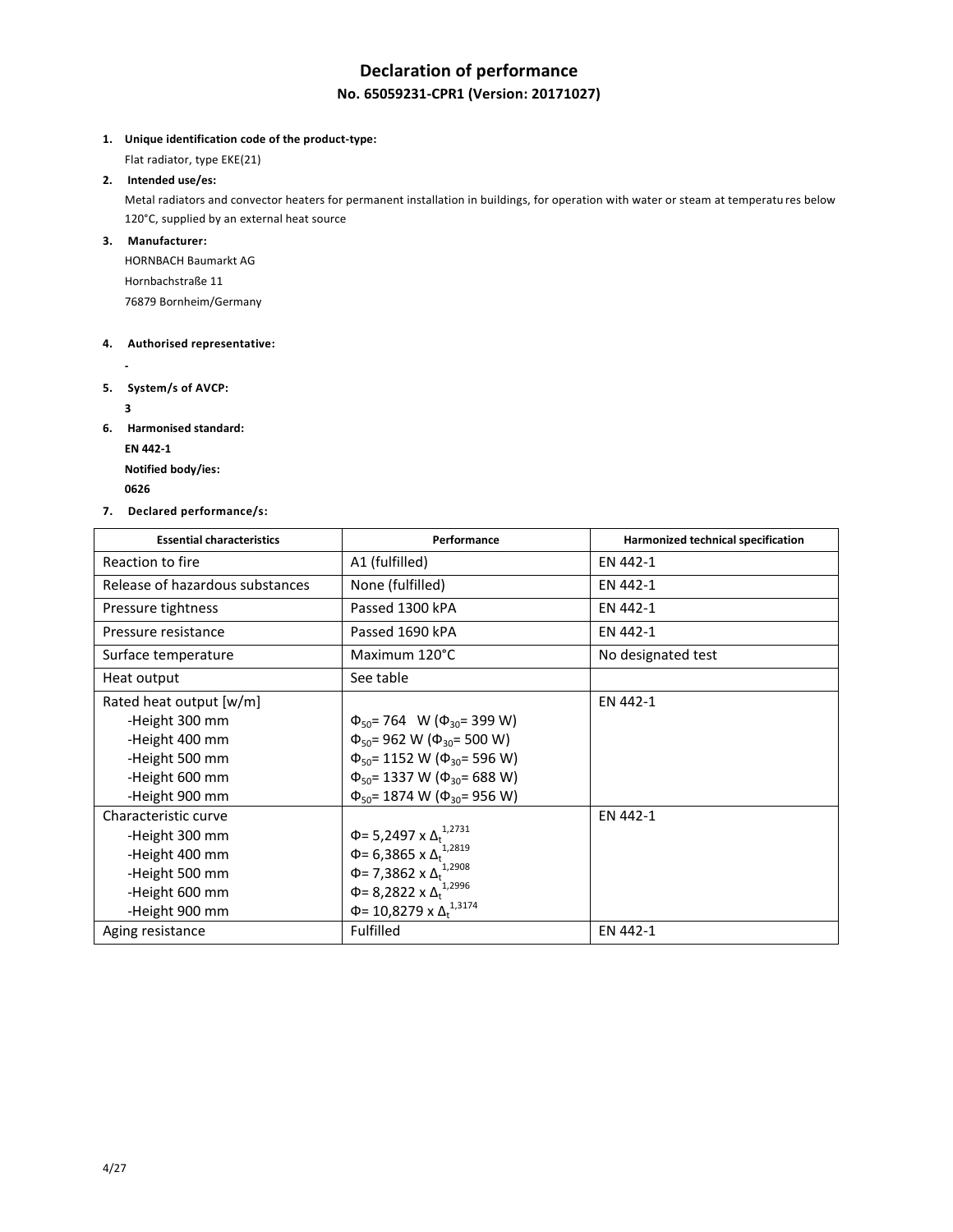| <b>Flat radiator</b><br>identification code | Article number                   | <b>Rated heat</b><br>output ¢50 | <b>Flat radiator</b><br>identification code | Article number      | <b>Rated heat</b><br>output ¢50 |
|---------------------------------------------|----------------------------------|---------------------------------|---------------------------------------------|---------------------|---------------------------------|
| Type EKE (21) 300 x<br>600-6                | PN2130060LA003<br>7              | 458 watts                       | Type EKE (21) 600 x<br>800-4                | PN2160080YN00<br>37 | 1070 watts                      |
| Type EKE (21) 300 x<br>800-6                | PN2130080LA003<br>7              | 611 watts                       | Type EKE (21) 600 x<br>800-4                | PN2160080LN00<br>37 | 1070 watts                      |
| Type EKE (21) 300 x<br>1000-6               | PN2130100LA003<br>7              | 764 watts                       | Type EKE (21) 600 x<br>800-6                | PN2160080LA00<br>37 | 1070 watts                      |
| Type EKE (21) 300 x<br>1200-6               | PN2130120LA003<br>7              | 917 watts                       | Type EKE (21) 600 x<br>1000-4               | PN2160100YN00<br>37 | 1337 watts                      |
| Type EKE (21) 300 x<br>1400-6               | PN2130140LA003<br>7              | 1070 watts                      | Type EKE (21) 600 x<br>1000-4               | PN2160100LN00<br>37 | 1337 watts                      |
| Type EKE (21) 300 x<br>1600-6               | PN2130160LA003<br>7              | 1222 watts                      | Type EKE (21) 600 x<br>1000-6               | PN2160100LA00<br>37 | 1337 watts                      |
| Type EKE (21) 300 x<br>1800-6               | PN2130180LA003<br>7              | 1375 watts                      | Type EKE (21) 600 x<br>1200-4               | PN2160120YN00<br>37 | 1604 watts                      |
| Type EKE (21) 300 x<br>2000-6               | PN2130200LA003<br>7              | 1528 watts                      | Type EKE (21) 600 x<br>1200-4               | PN2160120LN00<br>37 | 1604 watts                      |
| Type EKE (21) 400 x<br>600-6                | PN2140060LA003<br>7              | 577 watts                       | Type EKE (21) 600 x<br>1200-6               | PN2160120LA00<br>37 | 1604 watts                      |
| Type EKE (21) 400 x<br>800-6                | PN2140080LA003<br>7              | 770 watts                       | Type EKE (21) 600 x<br>1400-4               | PN2160140YN00<br>37 | 1872 watts                      |
| Type EKE (21) 400 x<br>1000-6               | PN2140100LA003<br>7              | 962 watts                       | Type EKE (21) 600 x<br>1400-6               | PN2160140LA00<br>37 | 1872 watts                      |
| Type EKE (21) 400 x<br>1200-6               | PN2140120LA003<br>7              | 1154 watts                      | Type EKE (21) 600 x<br>1600-4               | PN2160160YN00<br>37 | 2139 watts                      |
| Type EKE (21) 400 x<br>1400-6               | PN2140140LA003<br>7              | 1347 watts                      | Type EKE (21) 600 x<br>1600-6               | PN2160160LA00<br>37 | 2139 watts                      |
| Type EKE (21) 400 x<br>1600-6               | PN2140160LA003<br>7              | 1539 watts                      | Type EKE (21) 600 x<br>1800-4               | PN2160180YN00<br>37 | 2407 watts                      |
| Type EKE (21) 400 x<br>1800-6               | PN2140180LA003<br>7              | 1732 watts                      | Type EKE (21) 600 x<br>1800-6               | PN2160180LA00<br>37 | 2407 watts                      |
| Type EKE (21) 400 x<br>2000-6               | PN2140200LA003<br>7              | 1924 watts                      | Type EKE (21) 600 x<br>2000-4               | PN2160200YN00<br>37 | 2674 watts                      |
| Type EKE (21) 500 x<br>400-6                | PN2150040LA003<br>$\overline{7}$ | 461 watts                       | Type EKE (21) 600 x<br>2000-6               | PN2160200LA00<br>37 | 2674 watts                      |
| Type EKE (21) 500 x<br>$500-6$              | PN2150050LA003<br>7              | 576 watts                       | Type EKE (21) 900 x<br>400-6                | PN2190040LA00<br>37 | 750 watts                       |
| Type EKE (21) 500 x<br>600-4                | PN2150060YN003<br>$\overline{7}$ | 691 watts                       | Type EKE (21) 900 x<br>$500-6$              | PN2190050LA00<br>37 | 937 watts                       |
| Type EKE (21) 500 x<br>600-6                | PN2150060LA003<br>7              | 691 watts                       | Type EKE (21) 900 x<br>600-6                | PN2190060LA00<br>37 | 1124 watts                      |
| Type EKE (21) 500 x<br>800-4                | PN2150080YN003<br>7              | 922 watts                       | Type EKE (21) 900 x<br>800-6                | PN2190080LA00<br>37 | 1499 watts                      |
| Type EKE (21) 500 x<br>800-6                | PN2150080LA003<br>7              | 922 watts                       | Type EKE (21) 900 x<br>1000-6               | PN2190100LA00<br>37 | 1874 watts                      |
| Type EKE (21) 500 x<br>1000-4               | PN2150100YN003<br>7              | 1152 watts                      | Type EKE (21) 900 x<br>1200-6               | PN2190120LA00<br>37 | 2249 watts                      |
| Type EKE (21) 500 x<br>1000-6               | PN2150100LA003<br>7              | 1152 watts                      | Type EKE (21) 900 x<br>1400-6               | PN2190140LA00<br>37 | 2624 watts                      |
| Type EKE (21) 500 x<br>1200-4               | PN2150120YN003<br>7              | 1382 watts                      | Type EKE (21) 900 x<br>1600-6               | PN2190160LA00<br>37 | 2998 watts                      |
| Type EKE (21) 500 x<br>1200-6               | PN2150120LA003<br>$\overline{7}$ | 1382 watts                      |                                             |                     |                                 |
| Type EKE (21) 500 x<br>1400-4               | PN2150140YN003<br>7              | 1613 watts                      |                                             |                     |                                 |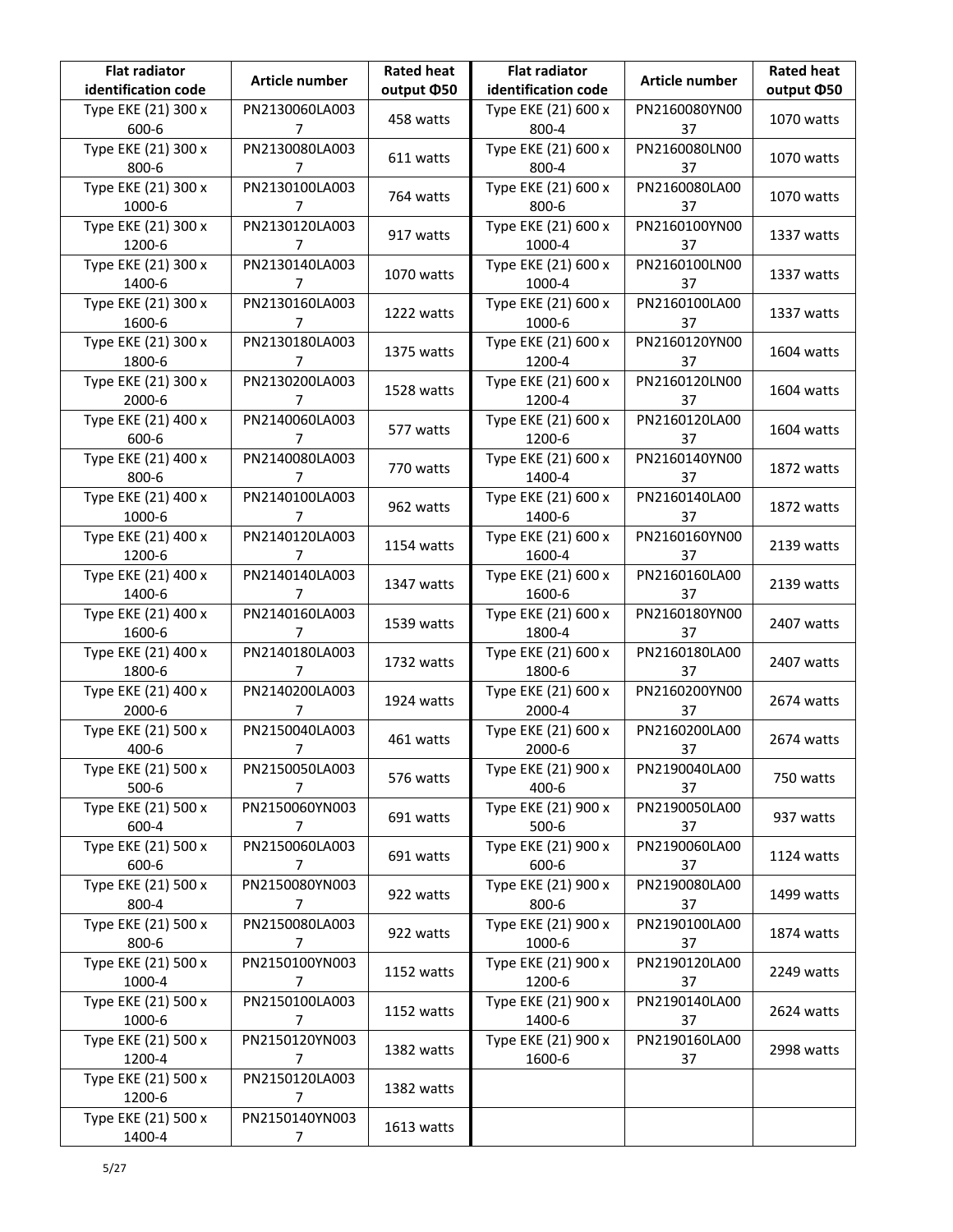| Type EKE (21) 500 x<br>1400-6 | PN2150140LA003 | 1613 watts |  |  |
|-------------------------------|----------------|------------|--|--|
| Type EKE (21) 500 x<br>1600-6 | PN2150160LA003 | 1843 watts |  |  |
| Type EKE (21) 500 x<br>1800-6 | PN2150180LA003 | 2074 watts |  |  |
| Type EKE (21) 500 x<br>2000-6 | PN2150200LA003 | 2304 watts |  |  |
| Type EKE (21) 600 x<br>400-4  | PN2160040YN003 | 535 watts  |  |  |
| Type EKE (21) 600 x<br>400-6  | PN2160040LA003 | 535 watts  |  |  |
| Type EKE (21) 600 x<br>500-6  | PN2160050LA003 | 669 watts  |  |  |
| Type EKE (21) 600 x<br>600-4  | PN2160060YN003 | 802 watts  |  |  |
| Type EKE (21) 600 x<br>600-6  | PN2160060LA003 | 802 watts  |  |  |

**The performance of the product identified above is in conformity with the declared performance/s. This declaration of performance is issued, in accordance with Regulation (EU) No 305/2011, under the sole responsibility of the manufacturer identified above.**

**Signed for and on behalf of the manufacturer by:**

**Andreas Back Head of Quality Management, Environment & CSR**

**Bornheim, 2017-08-10**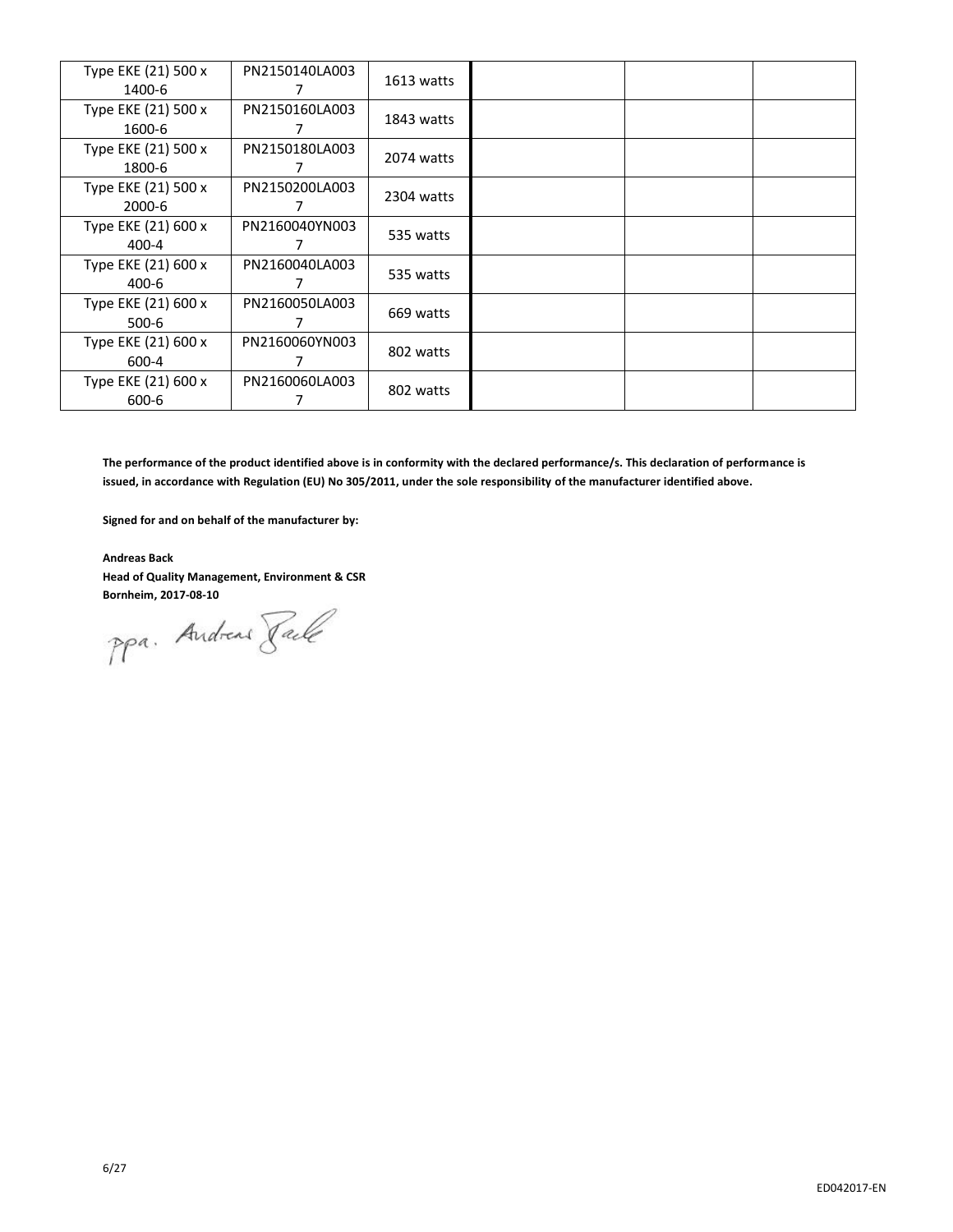## **Déclaration des performances N**o **65059231-CPR1 (Version 20171027)**

## **1. Code d'identification unique du produit type :**

Radiateur plat, type EKE(21)

## **2. Usage(s) prévu(s) :**

Radiateurs et convecteurs métalliques pour un montage permanent dans des bâtiments pour une utilisation avec de l'eau ou de l a vapeur, à des températures de moins de 120 °C, alimentés par une source de chaleur extérieure

**3. Fabricant :**

HORNBACH Baumarkt AG Hornbachstraße 11 76879 Bornheim/Allemagne

#### **4. Mandataire°:**

**-**

## **5. Système(s) d'évaluation et de vérification de la constance des performances :**

**3**

- **6. Norme harmonisée :**
	- **EN 442-1**

**Organisme(s) notifié(s)°: <sup>0626</sup>** 

**7. Performance(s) déclarée(s)°:**

| Caractéristiques essentielles                                                                                                                                                                                                              | Performance                                                                                                                                                                                                                           | Spécification technique harmonisée |
|--------------------------------------------------------------------------------------------------------------------------------------------------------------------------------------------------------------------------------------------|---------------------------------------------------------------------------------------------------------------------------------------------------------------------------------------------------------------------------------------|------------------------------------|
| Comportement au feu                                                                                                                                                                                                                        | A1 (rempli)                                                                                                                                                                                                                           | EN 442-1                           |
| Rejet de matières dangereuses                                                                                                                                                                                                              | Aucune (rempli)                                                                                                                                                                                                                       | EN 442-1                           |
| Étanchéité à la pression                                                                                                                                                                                                                   | Test réussi 1300 kPA                                                                                                                                                                                                                  | EN 442-1                           |
| Résistance à la pression                                                                                                                                                                                                                   | Test réussi 1690 kPA                                                                                                                                                                                                                  | EN 442-1                           |
| Température de surface                                                                                                                                                                                                                     | Maximum 120 C                                                                                                                                                                                                                         | Contrôle non prévu                 |
| Puissance calorifique                                                                                                                                                                                                                      | Voir tableau                                                                                                                                                                                                                          |                                    |
| Puissance calorifique nominale<br>[W/m]<br>- Hauteur de construction 300<br>mm<br>- Hauteur de construction 400<br>mm<br>- Hauteur de construction 500<br>mm<br>- Hauteur de construction 600<br>mm<br>- Hauteur de construction 900<br>mm | $\Phi_{50}$ = 764 W ( $\Phi_{30}$ = 399 W)<br>$\Phi_{50}$ = 962 W ( $\Phi_{30}$ = 500 W)<br>$\Phi_{50}$ = 1152 W ( $\Phi_{30}$ = 596 W)<br>$\Phi_{50}$ = 1337 W ( $\Phi_{30}$ = 688 W)<br>$\Phi_{50}$ = 1874 W ( $\Phi_{30}$ = 956 W) | EN 442-1                           |
| Courbe caractéristique<br>- Hauteur de construction 300<br>mm<br>- Hauteur de construction 400<br>mm<br>- Hauteur de construction 500<br>mm<br>- Hauteur de construction 600<br>mm<br>- Hauteur de construction 900<br>mm                  | 1,2731<br>$Φ = 5,2497$ x Δ <sub>t</sub><br>Φ= 6,3865 x $Δ_t^{1,2819}$<br>Φ= 7,3862 x $Δ_t$ <sup>1,2908</sup><br>$\Phi$ = 8,2822 x $\Delta_t^{1,2996}$<br>Φ= 10,8279 x $Δ_t$ <sup>1,3174</sup>                                         | EN 442-1                           |
| Résistance au vieillissement                                                                                                                                                                                                               | Rempli                                                                                                                                                                                                                                | EN 442-1                           |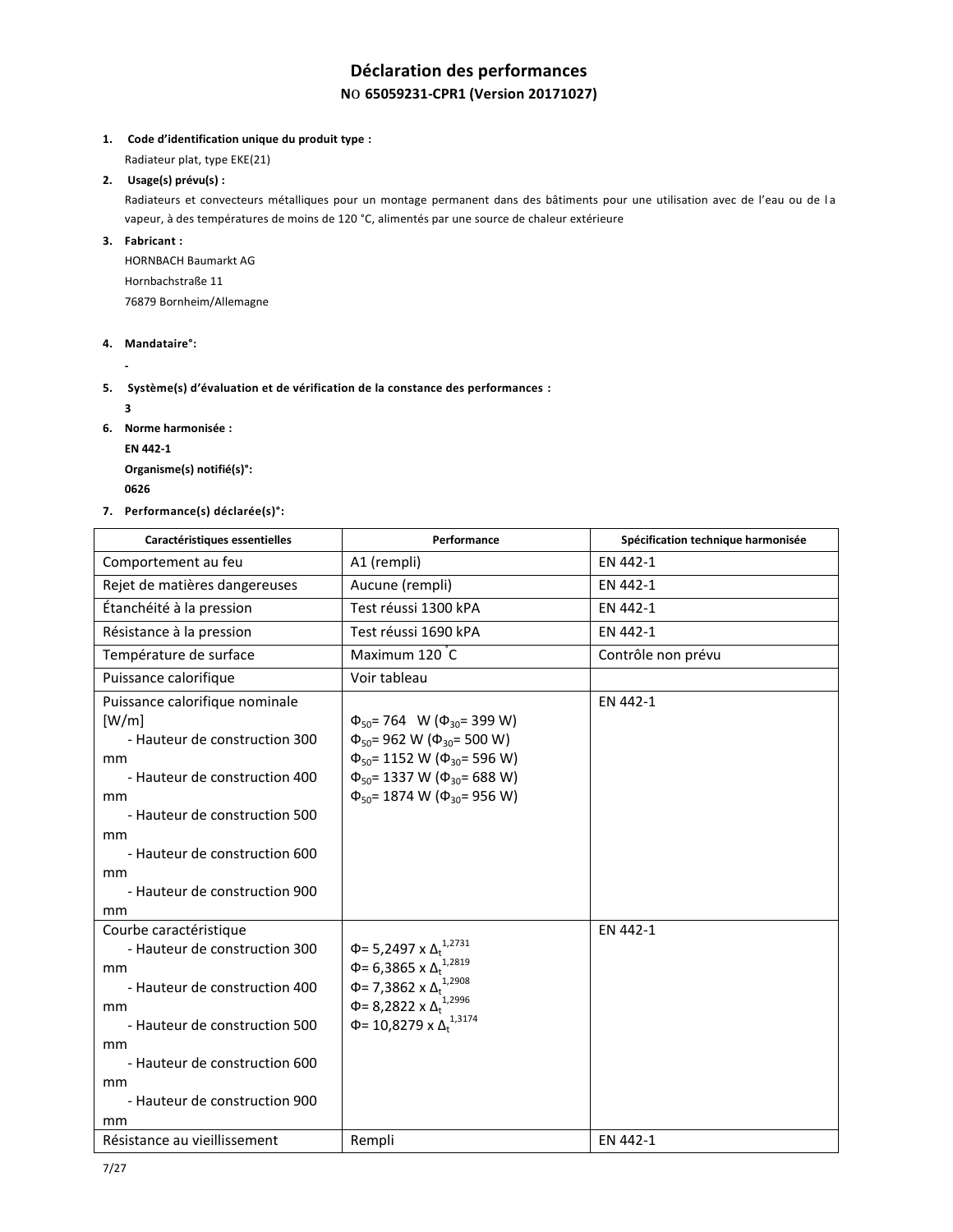| Code d <sup>2</sup> identification<br>radiateur plat | Numéro d'article                 | Puissance<br>calorifique<br>nominale | Code<br>d <sup>2</sup> 'identification<br>radiateur plat | Numéro d'article    | Puissance<br>calorifique<br>nominale |
|------------------------------------------------------|----------------------------------|--------------------------------------|----------------------------------------------------------|---------------------|--------------------------------------|
| Type EKE (21) 300 x<br>600-6                         | PN2130060LA003<br>7              | Ф50<br>458 watts                     | Type EKE (21) 600 x<br>800-4                             | PN2160080YN00<br>37 | Ф50<br>1070 watts                    |
| Type EKE (21) 300 x<br>800-6                         | PN2130080LA003<br>7              | 611 watts                            | Type EKE (21) 600 x<br>800-4                             | PN2160080LN00<br>37 | 1070 watts                           |
| Type EKE (21) 300 x<br>1000-6                        | PN2130100LA003<br>7              | 764 watts                            | Type EKE (21) 600 x<br>800-6                             | PN2160080LA00<br>37 | 1070 watts                           |
| Type EKE (21) 300 x<br>1200-6                        | PN2130120LA003<br>7              | 917 watts                            | Type EKE (21) 600 x<br>1000-4                            | PN2160100YN00<br>37 | 1337 watts                           |
| Type EKE (21) 300 x<br>1400-6                        | PN2130140LA003<br>7              | 1070 watts                           | Type EKE (21) 600 x<br>1000-4                            | PN2160100LN00<br>37 | 1337 watts                           |
| Type EKE (21) 300 x<br>1600-6                        | PN2130160LA003<br>7              | 1222 watts                           | Type EKE (21) 600 x<br>1000-6                            | PN2160100LA00<br>37 | 1337 watts                           |
| Type EKE (21) 300 x<br>1800-6                        | PN2130180LA003<br>7              | 1375 watts                           | Type EKE (21) 600 x<br>1200-4                            | PN2160120YN00<br>37 | 1604 watts                           |
| Type EKE (21) 300 x<br>2000-6                        | PN2130200LA003<br>7              | 1528 watts                           | Type EKE (21) 600 x<br>1200-4                            | PN2160120LN00<br>37 | 1604 watts                           |
| Type EKE (21) 400 x<br>600-6                         | PN2140060LA003<br>7              | 577 watts                            | Type EKE (21) 600 x<br>1200-6                            | PN2160120LA00<br>37 | 1604 watts                           |
| Type EKE (21) 400 x<br>800-6                         | PN2140080LA003<br>7              | 770 watts                            | Type EKE (21) 600 x<br>1400-4                            | PN2160140YN00<br>37 | 1872 watts                           |
| Type EKE (21) 400 x<br>1000-6                        | PN2140100LA003<br>7              | 962 watts                            | Type EKE (21) 600 x<br>1400-6                            | PN2160140LA00<br>37 | 1872 watts                           |
| Type EKE (21) 400 x<br>1200-6                        | PN2140120LA003<br>7              | 1154 watts                           | Type EKE (21) 600 x<br>1600-4                            | PN2160160YN00<br>37 | 2139 watts                           |
| Type EKE (21) 400 x<br>1400-6                        | PN2140140LA003<br>7              | 1347 watts                           | Type EKE (21) 600 x<br>1600-6                            | PN2160160LA00<br>37 | 2139 watts                           |
| Type EKE (21) 400 x<br>1600-6                        | PN2140160LA003<br>7              | 1539 watts                           | Type EKE (21) 600 x<br>1800-4                            | PN2160180YN00<br>37 | 2407 watts                           |
| Type EKE (21) 400 x<br>1800-6                        | PN2140180LA003<br>7              | 1732 watts                           | Type EKE (21) 600 x<br>1800-6                            | PN2160180LA00<br>37 | 2407 watts                           |
| Type EKE (21) 400 x<br>2000-6                        | PN2140200LA003<br>7              | 1924 watts                           | Type EKE (21) 600 x<br>2000-4                            | PN2160200YN00<br>37 | 2674 watts                           |
| Type EKE (21) 500 x<br>400-6                         | PN2150040LA003<br>7              | 461 watts                            | Type EKE (21) 600 x<br>2000-6                            | PN2160200LA00<br>37 | 2674 watts                           |
| Type EKE (21) 500 x<br>500-6                         | PN2150050LA003<br>$\overline{7}$ | 576 watts                            | Type EKE (21) 900 x<br>400-6                             | PN2190040LA00<br>37 | 750 watts                            |
| Type EKE (21) 500 x<br>600-4                         | PN2150060YN003<br>$\overline{7}$ | 691 watts                            | Type EKE (21) 900 x<br>$500-6$                           | PN2190050LA00<br>37 | 937 watts                            |
| Type EKE (21) 500 x<br>600-6                         | PN2150060LA003<br>7              | 691 watts                            | Type EKE (21) 900 x<br>600-6                             | PN2190060LA00<br>37 | 1124 watts                           |
| Type EKE (21) 500 x<br>800-4                         | PN2150080YN003<br>7              | 922 watts                            | Type EKE (21) 900 x<br>800-6                             | PN2190080LA00<br>37 | 1499 watts                           |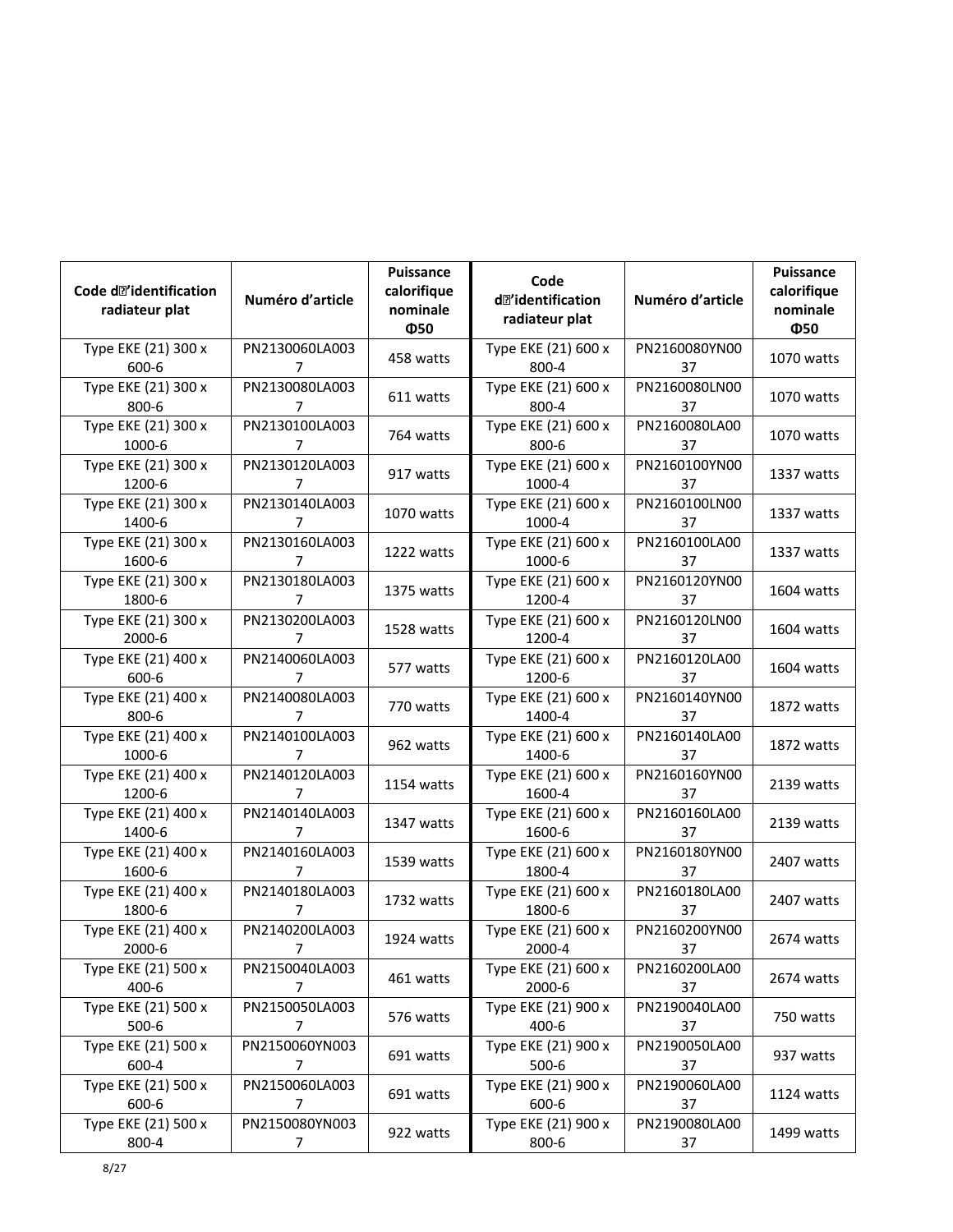| Type EKE (21) 500 x | PN2150080LA003 | 922 watts  | Type EKE (21) 900 x | PN2190100LA00 | 1874 watts |
|---------------------|----------------|------------|---------------------|---------------|------------|
| $800 - 6$           | 7              |            | 1000-6              | 37            |            |
| Type EKE (21) 500 x | PN2150100YN003 | 1152 watts | Type EKE (21) 900 x | PN2190120LA00 | 2249 watts |
| 1000-4              | 7              |            | 1200-6              | 37            |            |
| Type EKE (21) 500 x | PN2150100LA003 | 1152 watts | Type EKE (21) 900 x | PN2190140LA00 | 2624 watts |
| 1000-6              | 7              |            | 1400-6              | 37            |            |
| Type EKE (21) 500 x | PN2150120YN003 | 1382 watts | Type EKE (21) 900 x | PN2190160LA00 | 2998 watts |
| 1200-4              | 7              |            | 1600-6              | 37            |            |
| Type EKE (21) 500 x | PN2150120LA003 | 1382 watts |                     |               |            |
| 1200-6              | 7              |            |                     |               |            |
| Type EKE (21) 500 x | PN2150140YN003 |            |                     |               |            |
| 1400-4              | 7              | 1613 watts |                     |               |            |
| Type EKE (21) 500 x | PN2150140LA003 |            |                     |               |            |
| 1400-6              | 7              | 1613 watts |                     |               |            |
| Type EKE (21) 500 x | PN2150160LA003 |            |                     |               |            |
| 1600-6              | 7              | 1843 watts |                     |               |            |
| Type EKE (21) 500 x | PN2150180LA003 |            |                     |               |            |
| 1800-6              | 7              | 2074 watts |                     |               |            |
| Type EKE (21) 500 x | PN2150200LA003 | 2304 watts |                     |               |            |
| 2000-6              | 7              |            |                     |               |            |
| Type EKE (21) 600 x | PN2160040YN003 |            |                     |               |            |
| $400 - 4$           | 7              | 535 watts  |                     |               |            |
| Type EKE (21) 600 x | PN2160040LA003 |            |                     |               |            |
| $400 - 6$           | 7              | 535 watts  |                     |               |            |
| Type EKE (21) 600 x | PN2160050LA003 |            |                     |               |            |
| $500-6$             | 7              | 669 watts  |                     |               |            |
| Type EKE (21) 600 x | PN2160060YN003 |            |                     |               |            |
| 600-4               | 7              | 802 watts  |                     |               |            |
| Type EKE (21) 600 x | PN2160060LA003 |            |                     |               |            |
| 600-6               | 7              | 802 watts  |                     |               |            |

**Les performances du produit identifié ci-dessus sont conformes aux performances déclarées. Conformément au règlement (UE) no 305/2011, la présente déclaration des performances est établie sous la seule responsabilité du fabricant mentionné ci-dessus.**

**Signé pour le fabricant et en son nom par :**

**Andreas Back Responsable management de la qualité, de l'environnement et CSR**

**Bornheim, 10/08/2017**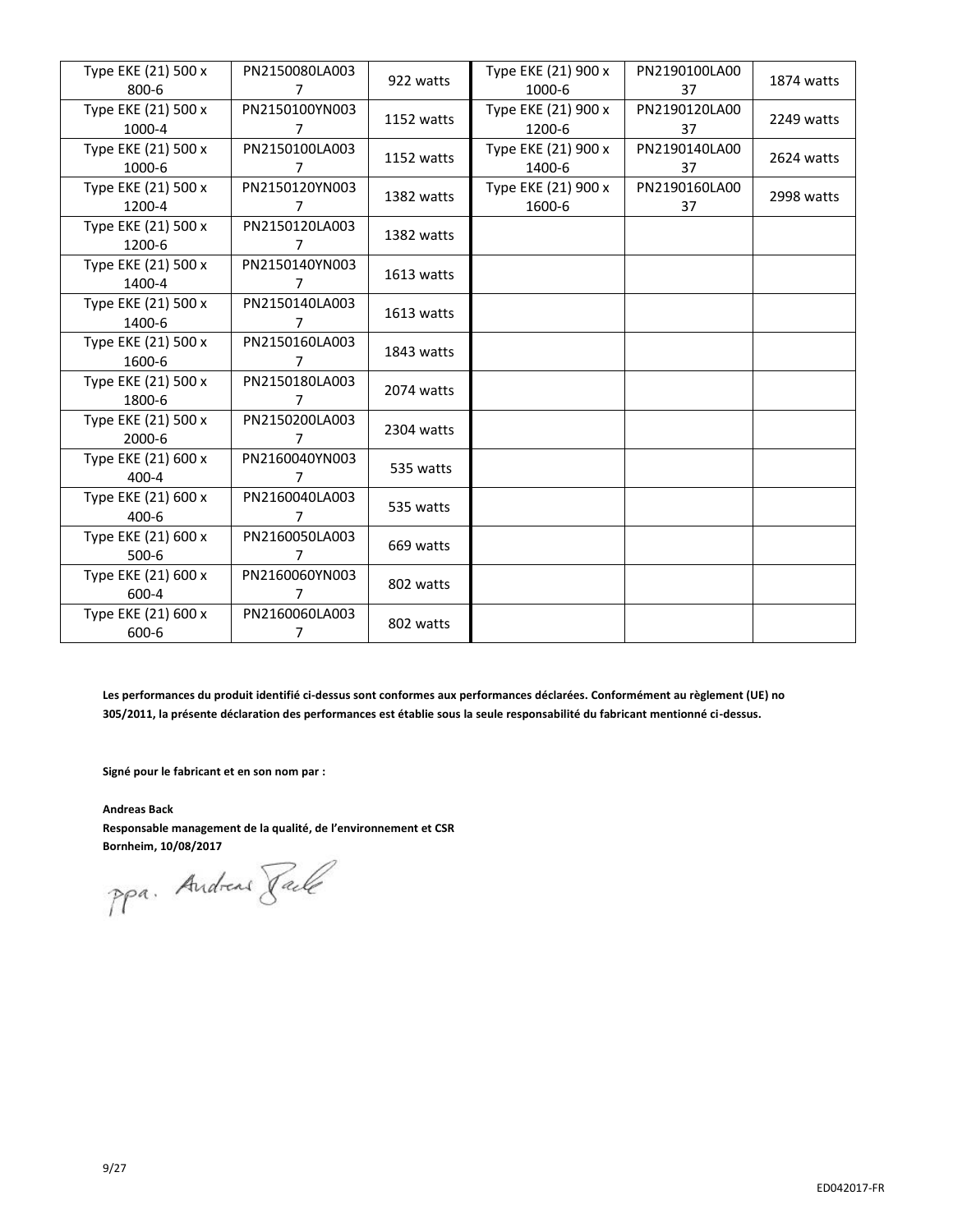# **Dichiarazione di prestazione N. 65059231-CPR1 (Versione 20171027)**

**1. Codice di identificazione unico del tipo di prodotto:**

Radiatore piatto tipo EKE(21)

**2. Uso o usi previsti:**

Convettori e radiatori metallici per una installazione duratura nelle costruzioni per il funzionamento con acqua o vapore, a temperature inferiori a 120°C, che devono essere distribuiti da una fonte di calore esterna

**3. Fabbricante:**

HORNBACH Baumarkt AG Hornbachstraße 11 76879 Bornheim/Germania

- **4. Mandatorio:**
	- **-**
- **5. Sistema o sistemi di VVCP:** 
	- **3**
- **6. Norma armonizzata: EN 442-1**

**Organismo(i) notificato(i): <sup>0626</sup>** 

**7. Prestazione(i) dichiarata(e):**

| Caratteristiche essenziali       | Prestazione                                    | Specifica tecnica armonizzata |
|----------------------------------|------------------------------------------------|-------------------------------|
| Infiammabilità                   | A1 (conforme)                                  | EN 442-1                      |
| Rilascio di sostanze pericolose  | Nessuna (conforme)                             | EN 442-1                      |
| Pressurizzazione del treno       | superata 1300 kPA                              | EN 442-1                      |
| Resistenza alla pressione        | superata 1690 kPA                              | EN 442-1                      |
| Temperatura superficiale         | Max $120^{\circ}$ C                            | Nessuna prova prevista        |
| Potenza termica                  | Vedi tabella                                   |                               |
| Potenza termica nominale [W/m]   |                                                | EN 442-1                      |
| -altezza di installazione 300 mm | $\Phi_{50}$ = 764 W ( $\Phi_{30}$ = 399 W)     |                               |
| -altezza di installazione 400 mm | $\Phi_{50}$ = 962 W ( $\Phi_{30}$ = 500 W)     |                               |
| -altezza di installazione 500 mm | $\Phi_{50}$ = 1152 W ( $\Phi_{30}$ = 596 W)    |                               |
| -altezza di installazione 600 mm | $\Phi_{50}$ = 1337 W ( $\Phi_{30}$ = 688 W)    |                               |
| -altezza di installazione 900 mm | $\Phi_{50}$ = 1874 W ( $\Phi_{30}$ = 956 W)    |                               |
| Curva caratteristica             |                                                | EN 442-1                      |
| -altezza di installazione 300 mm | $\Phi$ = 5,2497 x $\Delta_t$ <sup>1,2731</sup> |                               |
| -altezza di installazione 400 mm | Φ= 6,3865 x $Δ_t$ <sup>1,2819</sup>            |                               |
| -altezza di installazione 500 mm | Φ= 7,3862 x Δ <sup>1,2908</sup>                |                               |
| -altezza di installazione 600 mm | Φ= 8,2822 x $Δ_t^{1,2996}$                     |                               |
| -altezza di installazione 900 mm | Φ= 10,8279 x $Δ_t$ <sup>1,3174</sup>           |                               |
| Resistenza all'invecchiamento    | conforme                                       | EN 442-1                      |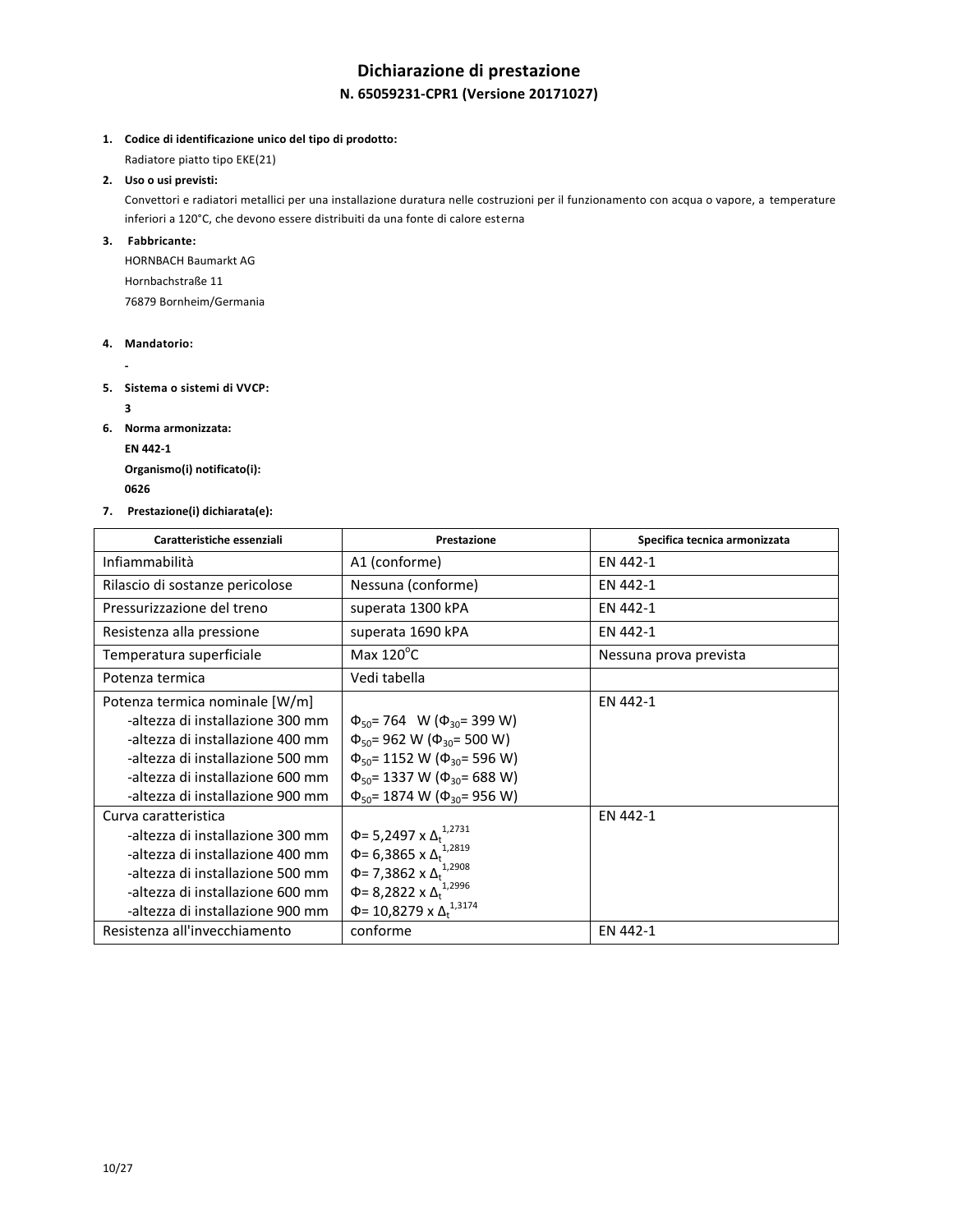| Codice di<br>identificazione<br>radiatore piatto | Numero articolo                  | Potenza<br>termica<br>nominale<br>Ф50 | Codice di<br>identificazione<br>radiatore piatto | Numero articolo     | Potenza<br>termica<br>nominale<br>Ф50 |
|--------------------------------------------------|----------------------------------|---------------------------------------|--------------------------------------------------|---------------------|---------------------------------------|
| Tipo EKE (21) 300 x 600-<br>6                    | PN2130060LA003<br>7              | 458 Watt                              | Tipo EKE (21) 600 x<br>800-4                     | PN2160080YN00<br>37 | 1070 Watt                             |
| Tipo EKE (21) 300 x 800-<br>6                    | PN2130080LA003<br>7              | 611 Watt                              | Tipo EKE (21) 600 x<br>800-4                     | PN2160080LN00<br>37 | 1070 Watt                             |
| Tipo EKE (21) 300 x<br>1000-6                    | PN2130100LA003<br>7              | 764 Watt                              | Tipo EKE (21) 600 x<br>800-6                     | PN2160080LA00<br>37 | 1070 Watt                             |
| Tipo EKE (21) 300 x<br>1200-6                    | PN2130120LA003<br>7              | 917 Watt                              | Tipo EKE (21) 600 x<br>1000-4                    | PN2160100YN00<br>37 | 1337 Watt                             |
| Tipo EKE (21) 300 x<br>1400-6                    | PN2130140LA003<br>7              | 1070 Watt                             | Tipo EKE (21) 600 x<br>1000-4                    | PN2160100LN00<br>37 | 1337 Watt                             |
| Tipo EKE (21) 300 x<br>1600-6                    | PN2130160LA003<br>7              | 1222 Watt                             | Tipo EKE (21) 600 x<br>1000-6                    | PN2160100LA00<br>37 | 1337 Watt                             |
| Tipo EKE (21) 300 x<br>1800-6                    | PN2130180LA003<br>7              | 1375 Watt                             | Tipo EKE (21) 600 x<br>1200-4                    | PN2160120YN00<br>37 | 1604 Watt                             |
| Tipo EKE (21) 300 x<br>2000-6                    | PN2130200LA003<br>7              | 1528 Watt                             | Tipo EKE (21) 600 x<br>1200-4                    | PN2160120LN00<br>37 | 1604 Watt                             |
| Tipo EKE (21) 400 x 600-<br>6                    | PN2140060LA003<br>7              | 577 Watt                              | Tipo EKE (21) 600 x<br>1200-6                    | PN2160120LA00<br>37 | 1604 Watt                             |
| Tipo EKE (21) 400 x 800-<br>6                    | PN2140080LA003<br>7              | 770 Watt                              | Tipo EKE (21) 600 x<br>1400-4                    | PN2160140YN00<br>37 | 1872 Watt                             |
| Tipo EKE (21) 400 x<br>1000-6                    | PN2140100LA003<br>7              | 962 Watt                              | Tipo EKE (21) 600 x<br>1400-6                    | PN2160140LA00<br>37 | 1872 Watt                             |
| Tipo EKE (21) 400 x<br>1200-6                    | PN2140120LA003<br>7              | 1154 Watt                             | Tipo EKE (21) 600 x<br>1600-4                    | PN2160160YN00<br>37 | 2139 Watt                             |
| Tipo EKE (21) 400 x<br>1400-6                    | PN2140140LA003<br>7              | 1347 Watt                             | Tipo EKE (21) 600 x<br>1600-6                    | PN2160160LA00<br>37 | 2139 Watt                             |
| Tipo EKE (21) 400 x<br>1600-6                    | PN2140160LA003<br>7              | 1539 Watt                             | Tipo EKE (21) 600 x<br>1800-4                    | PN2160180YN00<br>37 | 2407 Watt                             |
| Tipo EKE (21) 400 x<br>1800-6                    | PN2140180LA003<br>$\overline{7}$ | 1732 Watt                             | Tipo EKE (21) 600 x<br>1800-6                    | PN2160180LA00<br>37 | 2407 Watt                             |
| Tipo EKE (21) 400 x<br>2000-6                    | PN2140200LA003<br>7              | 1924 Watt                             | Tipo EKE (21) 600 x<br>2000-4                    | PN2160200YN00<br>37 | 2674 Watt                             |
| Tipo EKE (21) 500 x 400-<br>6                    | PN2150040LA003<br>7              | 461 Watt                              | Tipo EKE (21) 600 x<br>2000-6                    | PN2160200LA00<br>37 | 2674 Watt                             |
| Tipo EKE (21) 500 x 500-<br>6                    | PN2150050LA003<br>7              | 576 Watt                              | Tipo EKE (21) 900 x<br>400-6                     | PN2190040LA00<br>37 | 750 Watt                              |
| Tipo EKE (21) 500 x 600-<br>4                    | PN2150060YN003<br>7              | 691 Watt                              | Tipo EKE (21) 900 x<br>$500-6$                   | PN2190050LA00<br>37 | 937 Watt                              |
| Tipo EKE (21) 500 x 600-<br>6                    | PN2150060LA003<br>7              | 691 Watt                              | Tipo EKE (21) 900 x<br>600-6                     | PN2190060LA00<br>37 | 1124 Watt                             |
| Tipo EKE (21) 500 x 800-<br>4                    | PN2150080YN003<br>$\overline{7}$ | 922 Watt                              | Tipo EKE (21) 900 x<br>800-6                     | PN2190080LA00<br>37 | 1499 Watt                             |
| Tipo EKE (21) 500 x 800-<br>6                    | PN2150080LA003<br>7              | 922 Watt                              | Tipo EKE (21) 900 x<br>1000-6                    | PN2190100LA00<br>37 | 1874 Watt                             |
| Tipo EKE (21) 500 x<br>1000-4                    | PN2150100YN003<br>7              | 1152 Watt                             | Tipo EKE (21) 900 x<br>1200-6                    | PN2190120LA00<br>37 | 2249 Watt                             |
| Tipo EKE (21) 500 x<br>1000-6                    | PN2150100LA003<br>7              | 1152 Watt                             | Tipo EKE (21) 900 x<br>1400-6                    | PN2190140LA00<br>37 | 2624 Watt                             |
| Tipo EKE (21) 500 x<br>1200-4                    | PN2150120YN003<br>7              | 1382 Watt                             | Tipo EKE (21) 900 x<br>1600-6                    | PN2190160LA00<br>37 | 2998 Watt                             |
| Tipo EKE (21) 500 x<br>1200-6                    | PN2150120LA003<br>7              | 1382 Watt                             |                                                  |                     |                                       |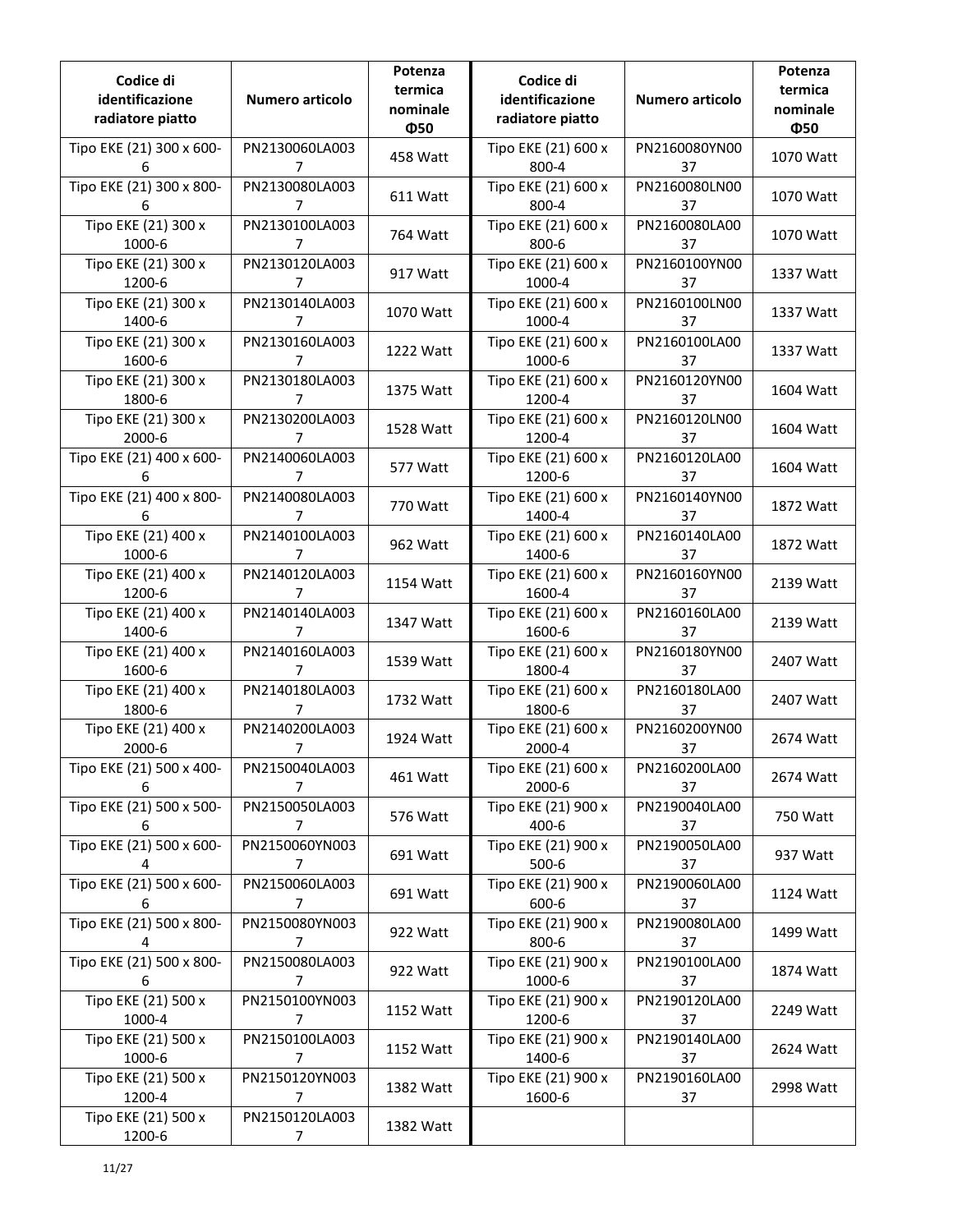| Tipo EKE (21) 500 x<br>1400-4 | PN2150140YN003 | 1613 Watt |  |  |
|-------------------------------|----------------|-----------|--|--|
| Tipo EKE (21) 500 x<br>1400-6 | PN2150140LA003 | 1613 Watt |  |  |
| Tipo EKE (21) 500 x<br>1600-6 | PN2150160LA003 | 1843 Watt |  |  |
| Tipo EKE (21) 500 x<br>1800-6 | PN2150180LA003 | 2074 Watt |  |  |
| Tipo EKE (21) 500 x<br>2000-6 | PN2150200LA003 | 2304 Watt |  |  |
| Tipo EKE (21) 600 x 400-      | PN2160040YN003 | 535 Watt  |  |  |
| Tipo EKE (21) 600 x 400-<br>h | PN2160040LA003 | 535 Watt  |  |  |
| Tipo EKE (21) 600 x 500-<br>6 | PN2160050LA003 | 669 Watt  |  |  |
| Tipo EKE (21) 600 x 600-      | PN2160060YN003 | 802 Watt  |  |  |
| Tipo EKE (21) 600 x 600-<br>h | PN2160060LA003 | 802 Watt  |  |  |

**La prestazione del prodotto sopra identificato è conforme alla(e) prestazione(i) dichiarata(e). Si rilascia la presente dichiarazione di prestazione sotto la responsabilità esclusiva del fabbricante sopra identificato, in conformità al regolamento (UE) n. 305/2011.**

**Firmato in nome e per conto del fabbricante da:**

**Andreas Back Responsabile Qualità, Ambiente & CSR**

**Bornheim, 10.08.2017**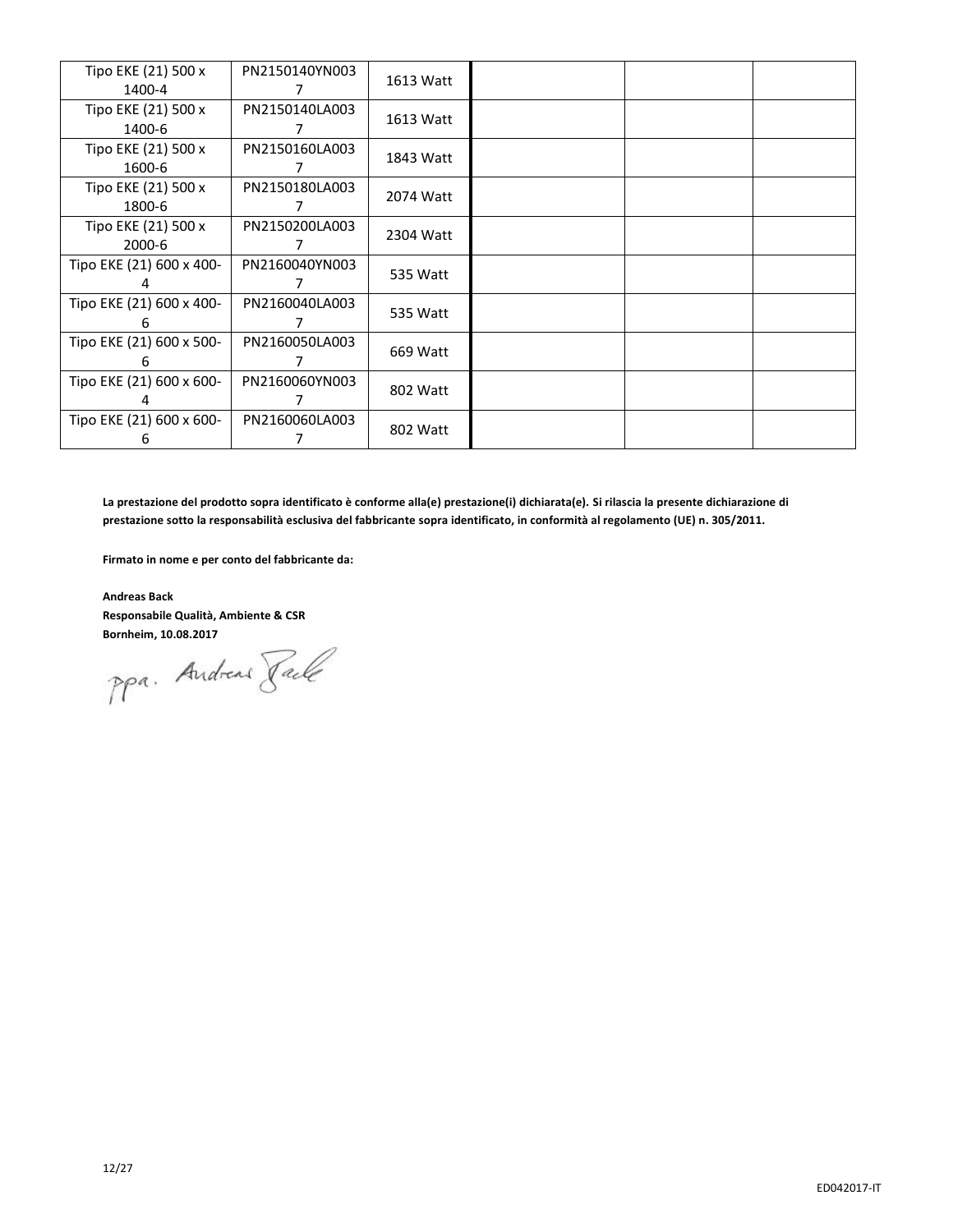## **Prestatieverklaring Nr. 65059231-CPR1 (versie 20171027)**

**1. Unieke identificatiecode van het producttype:**

Paneelradiator type EKE(21)

## **2. Beoogd(e) gebruik(en):**

Metalen radiatoren en convectoren voor plaatsing in gebouwen die door een externe warmtebron worden verwarmd; voor gebruik me t water of stoom, bij temperaturen onder 120 °C

**3. Fabrikant:**

HORNBACH Baumarkt AG Hornbachstraße 11 76879 Bornheim/Germany

## **4. Gemachtigde:**

**-**

- **5. Het system of de systemen voor de beoordeling en verificatie van de prestatiebestendigheid:** 
	- **3**
- **6. Geharmoniseerde norm:**
	- **EN 442-1**

**Aangemelde instantie(s): <sup>0626</sup>** 

**7. Aangegeven prestatie(s):**

| Essentiële kenmerken              | Prestatie                                     | Geharmoniseerde technische specificatie |
|-----------------------------------|-----------------------------------------------|-----------------------------------------|
| Ontylambaarheid                   | A1 (aan voldaan)                              | EN 442-1                                |
| Vrijkomen van gevaarlijke stoffen | Geen (aan voldaan)                            | EN 442-1                                |
| Drukdichtheid                     | Aangetoond 1300 kPa                           | EN 442-1                                |
| <b>Druksterkte</b>                | Aangetoond 1690 kPa                           | EN 442-1                                |
| Oppervlaktetemperatuur            | Maximaal 120 °C                               | Geen test beschikbaar                   |
| Warmteopbrengst                   | Zie tabel                                     |                                         |
| Nominale warmteafgite [W/m]       |                                               | EN 442-1                                |
| -Hoogte 300 mm                    | $\Phi_{50}$ = 764 W ( $\Phi_{30}$ = 399 W)    |                                         |
| -Hoogte 400 mm                    | $\Phi_{50}$ = 962 W ( $\Phi_{30}$ = 500 W)    |                                         |
| -Hoogte 500 mm                    | $\Phi_{50}$ = 1152 W ( $\Phi_{30}$ = 596 W)   |                                         |
| -Hoogte 600 mm                    | $\Phi_{50}$ = 1337 W ( $\Phi_{30}$ = 688 W)   |                                         |
| -Hoogte 900 mm                    | $\Phi_{50}$ = 1874 W ( $\Phi_{30}$ = 956 W)   |                                         |
| Karakteristiek                    |                                               | EN 442-1                                |
| -Hoogte 300 mm                    | Φ= 5,2497 x Δ <sub>t</sub> <sup>1,2731</sup>  |                                         |
| -Hoogte 400 mm                    | Φ= 6,3865 x $Δ_t$ <sup>1,2819</sup>           |                                         |
| -Hoogte 500 mm                    | Φ= 7,3862 x Δ <sup>1,2908</sup>               |                                         |
| -Hoogte 600 mm                    | Φ= 8,2822 x $Δ_t$ <sup>1,2996</sup>           |                                         |
| -Hoogte 900 mm                    | $\Phi$ = 10,8279 x $\Delta$ <sup>1,3174</sup> |                                         |
| Bestendigheid tegen veroudering   | Volledig voldaan                              | EN 442-1                                |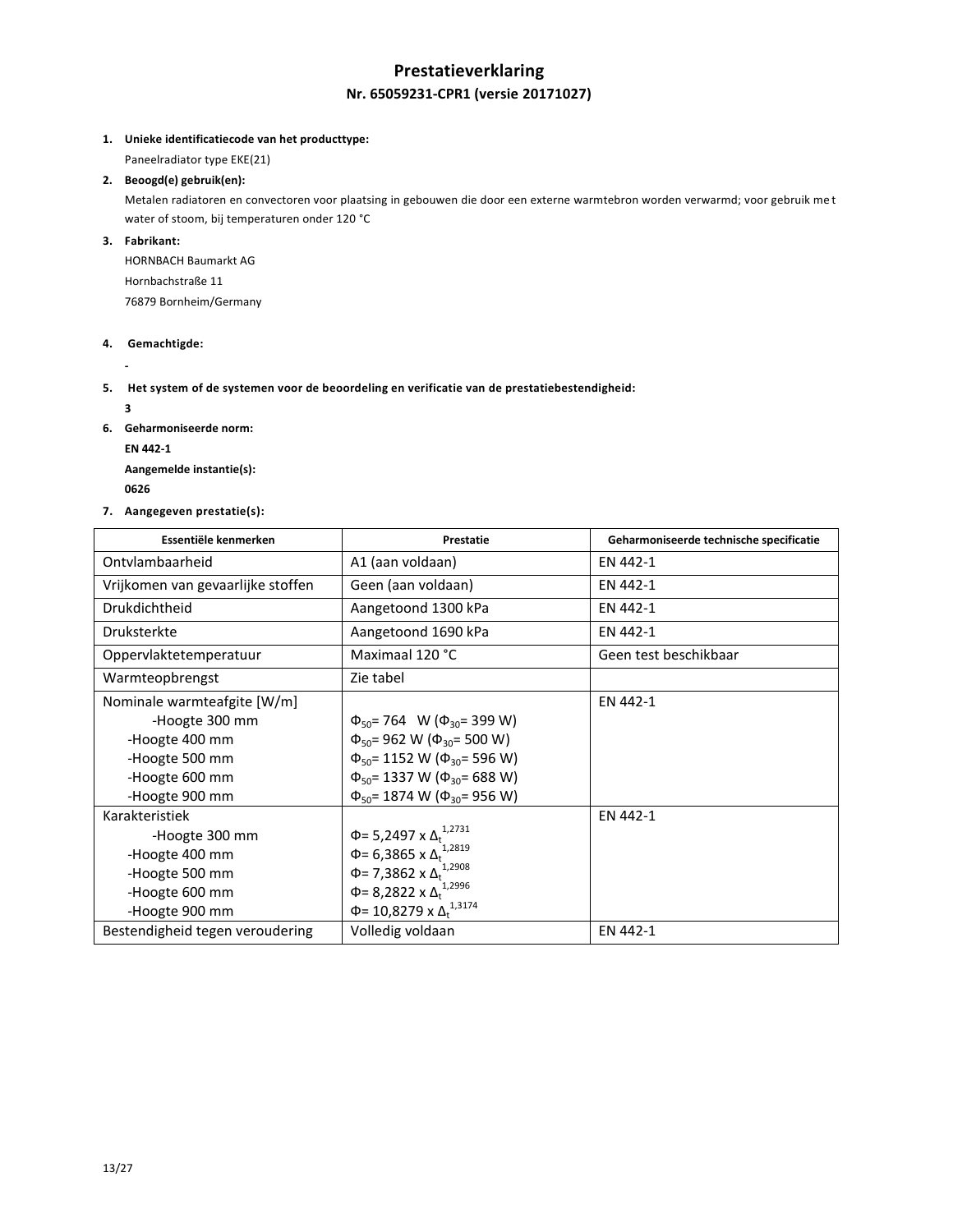| Identificatiecode<br>radiator    | Artikelnummer                    | <b>Nominale</b><br>warmte-<br>opbrengst<br>Ф50 | Identificatiecode<br>radiator  | Artikelnummer       | <b>Nominale</b><br>warmte-<br>opbrengst<br>Ф50 |
|----------------------------------|----------------------------------|------------------------------------------------|--------------------------------|---------------------|------------------------------------------------|
| Type EKE (21) 300 x<br>600-6     | PN2130060LA003<br>7              | 458 watt                                       | Type EKE (21) 600 x<br>800-4   | PN2160080YN00<br>37 | 1070 watt                                      |
| Type EKE (21) 300 x<br>800-6     | PN2130080LA003<br>7              | 611 watt                                       | Type EKE (21) 600 x<br>800-4   | PN2160080LN00<br>37 | 1070 watt                                      |
| Type EKE (21) 300 x<br>1000-6    | PN2130100LA003<br>7              | 764 watt                                       | Type EKE (21) 600 x<br>800-6   | PN2160080LA00<br>37 | 1070 watt                                      |
| Type EKE (21) 300 x<br>1200-6    | PN2130120LA003<br>7              | 917 watt                                       | Type EKE (21) 600 x<br>1000-4  | PN2160100YN00<br>37 | 1337 watt                                      |
| Type EKE (21) 300 x<br>1400-6    | PN2130140LA003<br>7              | 1070 watt                                      | Type EKE (21) 600 x<br>1000-4  | PN2160100LN00<br>37 | 1337 watt                                      |
| Type EKE (21) 300 x<br>1600-6    | PN2130160LA003<br>7              | 1222 watt                                      | Type EKE (21) 600 x<br>1000-6  | PN2160100LA00<br>37 | 1337 watt                                      |
| Type EKE (21) 300 x<br>1800-6    | PN2130180LA003<br>7              | 1375 watt                                      | Type EKE (21) 600 x<br>1200-4  | PN2160120YN00<br>37 | 1604 watt                                      |
| Type EKE (21) 300 x<br>2000-6    | PN2130200LA003<br>7              | 1528 watt                                      | Type EKE (21) 600 x<br>1200-4  | PN2160120LN00<br>37 | 1604 watt                                      |
| Type EKE (21) 400 x<br>600-6     | PN2140060LA003<br>7              | 577 watt                                       | Type EKE (21) 600 x<br>1200-6  | PN2160120LA00<br>37 | 1604 watt                                      |
| Type EKE (21) 400 x<br>800-6     | PN2140080LA003<br>7              | 770 watt                                       | Type EKE (21) 600 x<br>1400-4  | PN2160140YN00<br>37 | 1872 watt                                      |
| Type EKE (21) 400 x<br>1000-6    | PN2140100LA003<br>7              | 962 watt                                       | Type EKE (21) 600 x<br>1400-6  | PN2160140LA00<br>37 | 1872 watt                                      |
| Type EKE (21) 400 x<br>1200-6    | PN2140120LA003<br>7              | 1154 watt                                      | Type EKE (21) 600 x<br>1600-4  | PN2160160YN00<br>37 | 2139 watt                                      |
| Type EKE (21) 400 x<br>1400-6    | PN2140140LA003<br>7              | 1347 watt                                      | Type EKE (21) 600 x<br>1600-6  | PN2160160LA00<br>37 | 2139 watt                                      |
| Type EKE (21) 400 x<br>1600-6    | PN2140160LA003<br>7              | 1539 watt                                      | Type EKE (21) 600 x<br>1800-4  | PN2160180YN00<br>37 | 2407 watt                                      |
| Type EKE (21) 400 x<br>1800-6    | PN2140180LA003<br>7              | 1732 watt                                      | Type EKE (21) 600 x<br>1800-6  | PN2160180LA00<br>37 | 2407 watt                                      |
| Type EKE (21) 400 x<br>2000-6    | PN2140200LA003<br>7              | 1924 watt                                      | Type EKE (21) 600 x<br>2000-4  | PN2160200YN00<br>37 | 2674 watt                                      |
| Type EKE (21) 500 x<br>400-6     | PN2150040LA003<br>7              | 461 watt                                       | Type EKE (21) 600 x<br>2000-6  | PN2160200LA00<br>37 | 2674 watt                                      |
| Type EKE (21) 500 x<br>$500 - 6$ | PN2150050LA003<br>7              | 576 watt                                       | Type EKE (21) 900 x<br>400-6   | PN2190040LA00<br>37 | 750 watt                                       |
| Type EKE (21) 500 x<br>600-4     | PN2150060YN003<br>$\overline{7}$ | 691 watt                                       | Type EKE (21) 900 x<br>$500-6$ | PN2190050LA00<br>37 | 937 watt                                       |
| Type EKE (21) 500 x<br>600-6     | PN2150060LA003<br>$\overline{7}$ | 691 watt                                       | Type EKE (21) 900 x<br>600-6   | PN2190060LA00<br>37 | 1124 watt                                      |
| Type EKE (21) 500 x<br>800-4     | PN2150080YN003<br>$\overline{7}$ | 922 watt                                       | Type EKE (21) 900 x<br>800-6   | PN2190080LA00<br>37 | 1499 watt                                      |
| Type EKE (21) 500 x<br>800-6     | PN2150080LA003<br>7              | 922 watt                                       | Type EKE (21) 900 x<br>1000-6  | PN2190100LA00<br>37 | 1874 watt                                      |
| Type EKE (21) 500 x<br>1000-4    | PN2150100YN003<br>7              | 1152 watt                                      | Type EKE (21) 900 x<br>1200-6  | PN2190120LA00<br>37 | 2249 watt                                      |
| Type EKE (21) 500 x<br>1000-6    | PN2150100LA003<br>7              | 1152 watt                                      | Type EKE (21) 900 x<br>1400-6  | PN2190140LA00<br>37 | 2624 watt                                      |
| Type EKE (21) 500 x<br>1200-4    | PN2150120YN003<br>7              | 1382 watt                                      | Type EKE (21) 900 x<br>1600-6  | PN2190160LA00<br>37 | 2998 watt                                      |
| Type EKE (21) 500 x<br>1200-6    | PN2150120LA003<br>7              | 1382 watt                                      |                                |                     |                                                |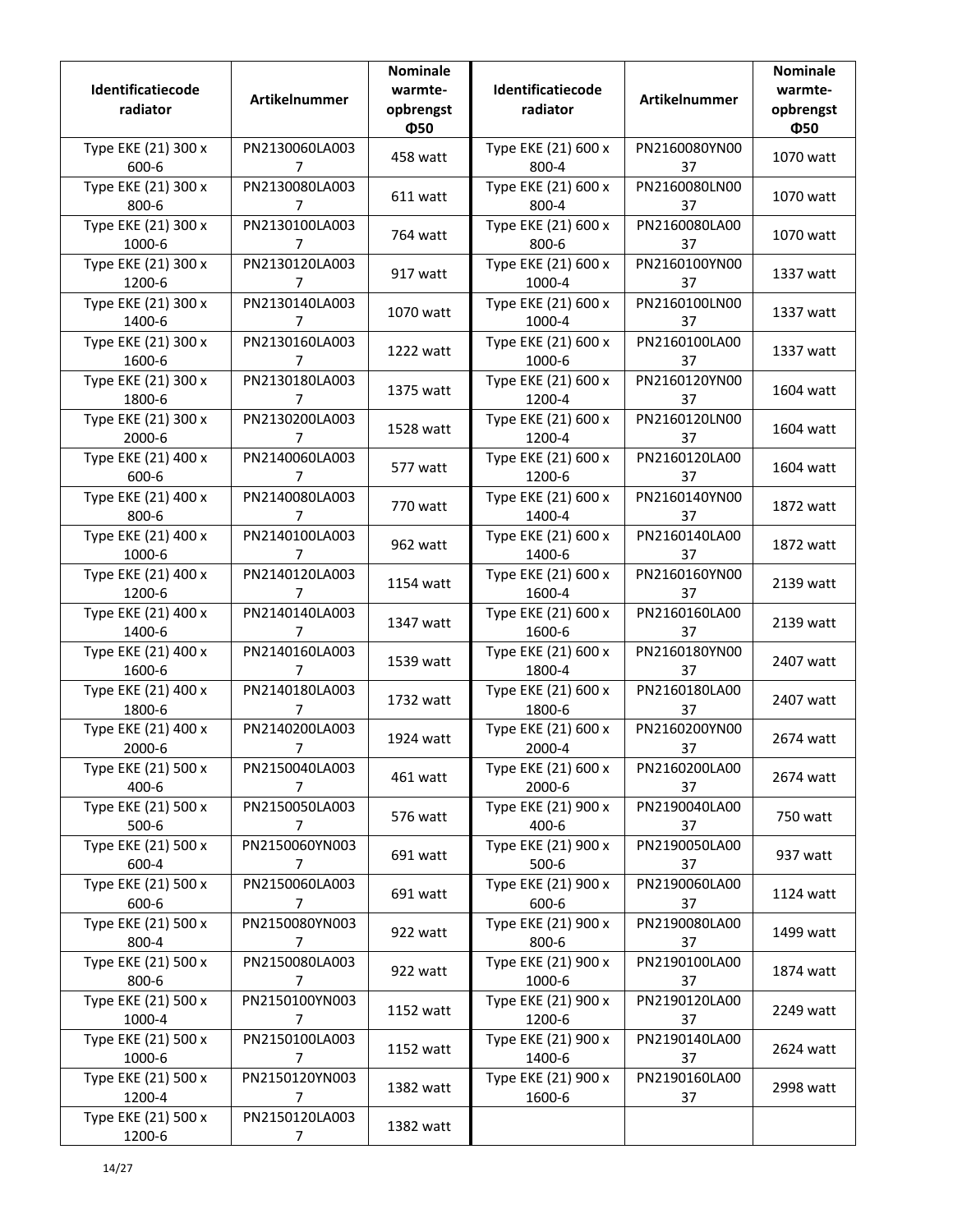| Type EKE (21) 500 x<br>1400-4 | PN2150140YN003 | 1613 watt |  |  |
|-------------------------------|----------------|-----------|--|--|
| Type EKE (21) 500 x           | PN2150140LA003 | 1613 watt |  |  |
| 1400-6                        |                |           |  |  |
| Type EKE (21) 500 x           | PN2150160LA003 | 1843 watt |  |  |
| 1600-6                        | 7              |           |  |  |
| Type EKE (21) 500 x           | PN2150180LA003 | 2074 watt |  |  |
| 1800-6                        |                |           |  |  |
| Type EKE (21) 500 x           | PN2150200LA003 | 2304 watt |  |  |
| 2000-6                        |                |           |  |  |
| Type EKE (21) 600 x           | PN2160040YN003 | 535 watt  |  |  |
| $400 - 4$                     |                |           |  |  |
| Type EKE (21) 600 x           | PN2160040LA003 | 535 watt  |  |  |
| $400 - 6$                     |                |           |  |  |
| Type EKE (21) 600 x           | PN2160050LA003 | 669 watt  |  |  |
| 500-6                         |                |           |  |  |
| Type EKE (21) 600 x           | PN2160060YN003 |           |  |  |
| 600-4                         |                | 802 watt  |  |  |
| Type EKE (21) 600 x           | PN2160060LA003 |           |  |  |
| 600-6                         |                | 802 watt  |  |  |

**De prestaties van het hierboven omschreven product zijn conform de aangegeven prestaties. Deze prestatieverklaring wordt in overeenstemming met Verordening (EU) nr. 305/2011 onder de exclusieve verantwoordelijkheid van de hierboven vermelde fabrikant verstrekt.**

**Ondertekend voor en namens de fabrikant door:**

**Andreas Back Hoofd Kwaliteitsmanagement, Milieu & CSR**

**Bornheim, Duitsland, 10-8-2017**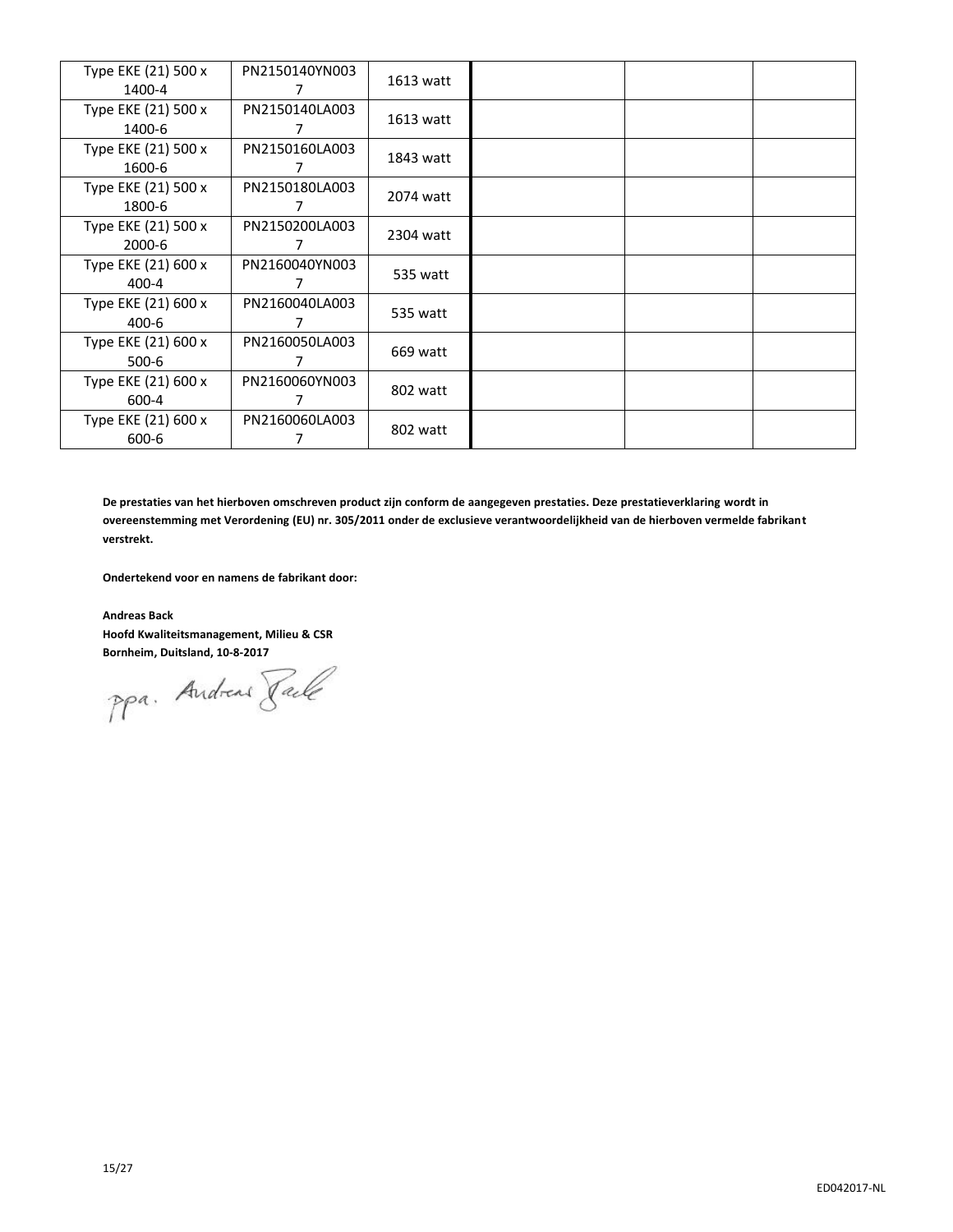## **Prestandadeklaration**

## **Nr. 65059231-CPR1 (version 20171027)**

#### **1. Produkttypens unika identifikationskod:**

Panelradiator typ EKE(21)

### **2. Användning/användningar:**

Element och konvektorer av metall för permanent inbyggnad i byggnader för drift med vatten eller ånga vid temperaturer under 120° C och som försörjs med extern värmekälla.

## **3. Tillverkare:**

HORNBACH Baumarkt AG Hornbachstraße 11 76879 Bornheim/Germany

## **4. Tillverkarens representant:**

**-**

## **5. System för bedömning och fortlöpande kontroll av prestanda:**

**3**

- **6. Harmoniserad standard:**
	- **EN 442-1**

**Anmält/anmälda organ: <sup>0626</sup>** 

**7. Angiven prestanda:**

| Väsentliga egenskaper      | Prestanda                                     | Harmoniserad teknisk specifikation |
|----------------------------|-----------------------------------------------|------------------------------------|
| Brandegenskaper            | A1 (uppfyllt)                                 | EN 442-1                           |
| Utsläpp av farliga ämnen   | Inga (uppfyllt)                               | EN 442-1                           |
| Trycktäthet                | godkänd för 1300 kPA                          | EN 442-1                           |
| Tryckhållfasthet           | godkänd för 1690 kPA                          | EN 442-1                           |
| Yttemperatur               | Maximalt 120 °C                               | Ingen kontroll planerad            |
| Värmeeffekt                | Se tabell                                     |                                    |
| Nominell värmeeffekt [W/m] |                                               | EN 442-1                           |
| -bygghöjd 300 mm           | $\Phi_{50}$ = 764 W ( $\Phi_{30}$ = 399 W)    |                                    |
| -bygghöjd 400 mm           | $\Phi_{50}$ = 962 W ( $\Phi_{30}$ = 500 W)    |                                    |
| -bygghöjd 500 mm           | $\Phi_{50}$ = 1152 W ( $\Phi_{30}$ = 596 W)   |                                    |
| -bygghöjd 600 mm           | $\Phi_{50}$ = 1337 W ( $\Phi_{30}$ = 688 W)   |                                    |
| -bygghöjd 900 mm           | $\Phi_{50}$ = 1874 W ( $\Phi_{30}$ = 956 W)   |                                    |
| Karakteristikdiagram       |                                               | EN 442-1                           |
| -bygghöjd 300 mm           | $\Phi$ = 5,2497 x $\Delta_t^{1,2731}$         |                                    |
| -bygghöjd 400 mm           | Φ= 6,3865 x $Δ_t$ <sup>1,2819</sup>           |                                    |
| -bygghöjd 500 mm           | $\Phi$ = 7,3862 x $\Delta_t^{1,2908}$         |                                    |
| -bygghöjd 600 mm           | Φ= 8,2822 x $Δ_t$ <sup>1,2996</sup>           |                                    |
| -bygghöjd 900 mm           | Φ= 10,8279 x Δ <sub>+</sub> <sup>1,3174</sup> |                                    |
| Åldersbeständighet         | Uppfyllt                                      | EN 442-1                           |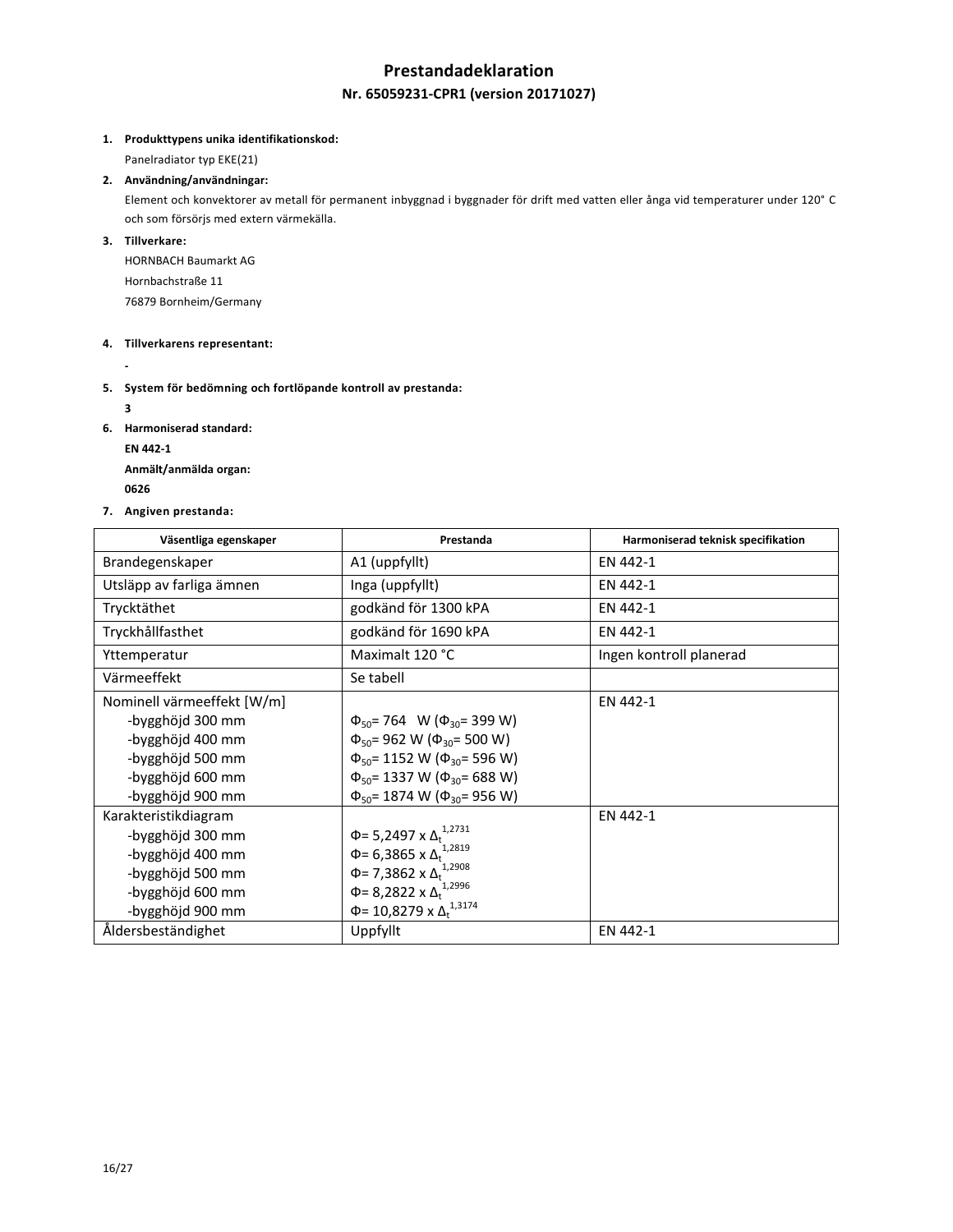| Identifikationskod<br>panelradiator | Artikelnummer                    | <b>Nominell</b><br>värmeeffekt<br>Ф50 | Identifikationskod<br>panelradiator | Artikelnummer       | <b>Nominell</b><br>värmeeffekt<br>Ф50 |
|-------------------------------------|----------------------------------|---------------------------------------|-------------------------------------|---------------------|---------------------------------------|
| Typ EKE (21) 300 x 600-<br>6        | PN2130060LA003<br>$\overline{7}$ | 458 Watt                              | Typ EKE (21) 600 x<br>800-4         | PN2160080YN00<br>37 | 1070 Watt                             |
| Typ EKE (21) 300 x 800-<br>6        | PN2130080LA003<br>7              | 611 Watt                              | Typ EKE (21) 600 x<br>800-4         | PN2160080LN00<br>37 | 1070 Watt                             |
| Typ EKE (21) 300 x<br>1000-6        | PN2130100LA003<br>7              | 764 Watt                              | Typ EKE (21) 600 x<br>800-6         | PN2160080LA00<br>37 | 1070 Watt                             |
| Typ EKE (21) 300 x<br>1200-6        | PN2130120LA003<br>7              | 917 Watt                              | Typ EKE (21) 600 x<br>1000-4        | PN2160100YN00<br>37 | 1337 Watt                             |
| Typ EKE (21) 300 x<br>1400-6        | PN2130140LA003<br>7              | 1070 Watt                             | Typ EKE (21) 600 x<br>1000-4        | PN2160100LN00<br>37 | 1337 Watt                             |
| Typ EKE (21) 300 x<br>1600-6        | PN2130160LA003<br>7              | 1222 Watt                             | Typ EKE (21) 600 x<br>1000-6        | PN2160100LA00<br>37 | 1337 Watt                             |
| Typ EKE (21) 300 x<br>1800-6        | PN2130180LA003<br>7              | 1375 Watt                             | Typ EKE (21) 600 x<br>1200-4        | PN2160120YN00<br>37 | 1604 Watt                             |
| Typ EKE (21) 300 x<br>2000-6        | PN2130200LA003<br>7              | 1528 Watt                             | Typ EKE (21) 600 x<br>1200-4        | PN2160120LN00<br>37 | 1604 Watt                             |
| Typ EKE (21) 400 x 600-<br>6        | PN2140060LA003<br>7              | 577 Watt                              | Typ EKE (21) 600 x<br>1200-6        | PN2160120LA00<br>37 | 1604 Watt                             |
| Typ EKE (21) 400 x 800-<br>6        | PN2140080LA003<br>7              | 770 Watt                              | Typ EKE (21) 600 x<br>1400-4        | PN2160140YN00<br>37 | 1872 Watt                             |
| Typ EKE (21) 400 x<br>1000-6        | PN2140100LA003<br>7              | 962 Watt                              | Typ EKE (21) 600 x<br>1400-6        | PN2160140LA00<br>37 | 1872 Watt                             |
| Typ EKE (21) 400 x<br>1200-6        | PN2140120LA003<br>7              | 1154 Watt                             | Typ EKE (21) 600 x<br>1600-4        | PN2160160YN00<br>37 | 2139 Watt                             |
| Typ EKE (21) 400 x<br>1400-6        | PN2140140LA003<br>7              | 1347 Watt                             | Typ EKE (21) 600 x<br>1600-6        | PN2160160LA00<br>37 | 2139 Watt                             |
| Typ EKE (21) 400 x<br>1600-6        | PN2140160LA003<br>7              | 1539 Watt                             | Typ EKE (21) 600 x<br>1800-4        | PN2160180YN00<br>37 | 2407 Watt                             |
| Typ EKE (21) 400 x<br>1800-6        | PN2140180LA003<br>7              | 1732 Watt                             | Typ EKE (21) 600 x<br>1800-6        | PN2160180LA00<br>37 | 2407 Watt                             |
| Typ EKE (21) 400 x<br>2000-6        | PN2140200LA003<br>7              | 1924 Watt                             | Typ EKE (21) 600 x<br>2000-4        | PN2160200YN00<br>37 | 2674 Watt                             |
| Typ EKE (21) 500 x 400-<br>6        | PN2150040LA003<br>7              | 461 Watt                              | Typ EKE (21) 600 x<br>2000-6        | PN2160200LA00<br>37 | 2674 Watt                             |
| Typ EKE (21) 500 x 500-<br>6        | PN2150050LA003<br>7              | 576 Watt                              | Typ EKE (21) 900 x<br>400-6         | PN2190040LA00<br>37 | 750 Watt                              |
| Typ EKE (21) 500 x 600-<br>4        | PN2150060YN003<br>$\overline{7}$ | 691 Watt                              | Typ EKE (21) 900 x<br>$500-6$       | PN2190050LA00<br>37 | 937 Watt                              |
| Typ EKE (21) 500 x 600-<br>6        | PN2150060LA003<br>$\overline{7}$ | 691 Watt                              | Typ EKE (21) 900 x<br>600-6         | PN2190060LA00<br>37 | 1124 Watt                             |
| Typ EKE (21) 500 x 800-<br>4        | PN2150080YN003<br>7              | 922 Watt                              | Typ EKE (21) 900 x<br>800-6         | PN2190080LA00<br>37 | 1499 Watt                             |
| Typ EKE (21) 500 x 800-<br>6        | PN2150080LA003<br>7              | 922 Watt                              | Typ EKE (21) 900 x<br>1000-6        | PN2190100LA00<br>37 | 1874 Watt                             |
| Typ EKE (21) 500 x<br>1000-4        | PN2150100YN003<br>7              | 1152 Watt                             | Typ EKE (21) 900 x<br>1200-6        | PN2190120LA00<br>37 | 2249 Watt                             |
| Typ EKE (21) 500 x<br>1000-6        | PN2150100LA003<br>7              | 1152 Watt                             | Typ EKE (21) 900 x<br>1400-6        | PN2190140LA00<br>37 | 2624 Watt                             |
| Typ EKE (21) 500 x<br>1200-4        | PN2150120YN003<br>$\overline{7}$ | 1382 Watt                             | Typ EKE (21) 900 x<br>1600-6        | PN2190160LA00<br>37 | 2998 Watt                             |
| Typ EKE (21) 500 x<br>1200-6        | PN2150120LA003<br>$\overline{7}$ | 1382 Watt                             |                                     |                     |                                       |
| Typ EKE (21) 500 x                  | PN2150140YN003                   | 1613 Watt                             |                                     |                     |                                       |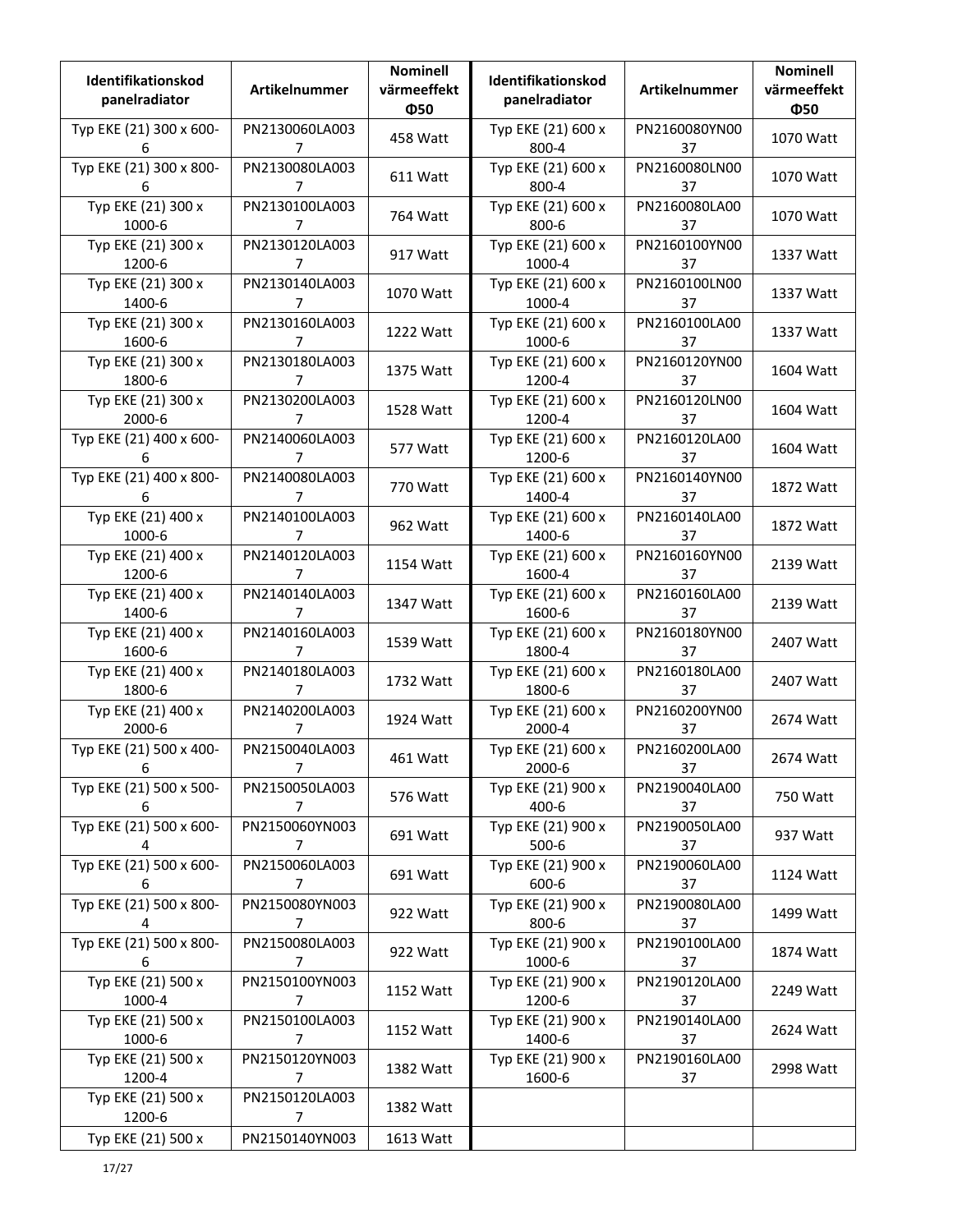| 1400-4                       | 7              |           |  |  |
|------------------------------|----------------|-----------|--|--|
| Typ EKE (21) 500 x<br>1400-6 | PN2150140LA003 | 1613 Watt |  |  |
| Typ EKE (21) 500 x<br>1600-6 | PN2150160LA003 | 1843 Watt |  |  |
| Typ EKE (21) 500 x<br>1800-6 | PN2150180LA003 | 2074 Watt |  |  |
| Typ EKE (21) 500 x<br>2000-6 | PN2150200LA003 | 2304 Watt |  |  |
| Typ EKE (21) 600 x 400-      | PN2160040YN003 | 535 Watt  |  |  |
| Typ EKE (21) 600 x 400-<br>h | PN2160040LA003 | 535 Watt  |  |  |
| Typ EKE (21) 600 x 500-<br>h | PN2160050LA003 | 669 Watt  |  |  |
| Typ EKE (21) 600 x 600-      | PN2160060YN003 | 802 Watt  |  |  |
| Typ EKE (21) 600 x 600-<br>6 | PN2160060LA003 | 802 Watt  |  |  |

**Prestandan för ovanstående produkt överensstämmer med den angivna prestandan. Denna prestandadeklaration har utfärdats i enlighet med förordning (EU) nr 305/2011 på eget ansvar av den tillverkare som anges ovan.**

**Undertecknar för tillverkaren av:**

**Andreas Back Ansvarig för kvalitetsmanagement, miljö & CSR**

**Bornheim, 2017-08-10**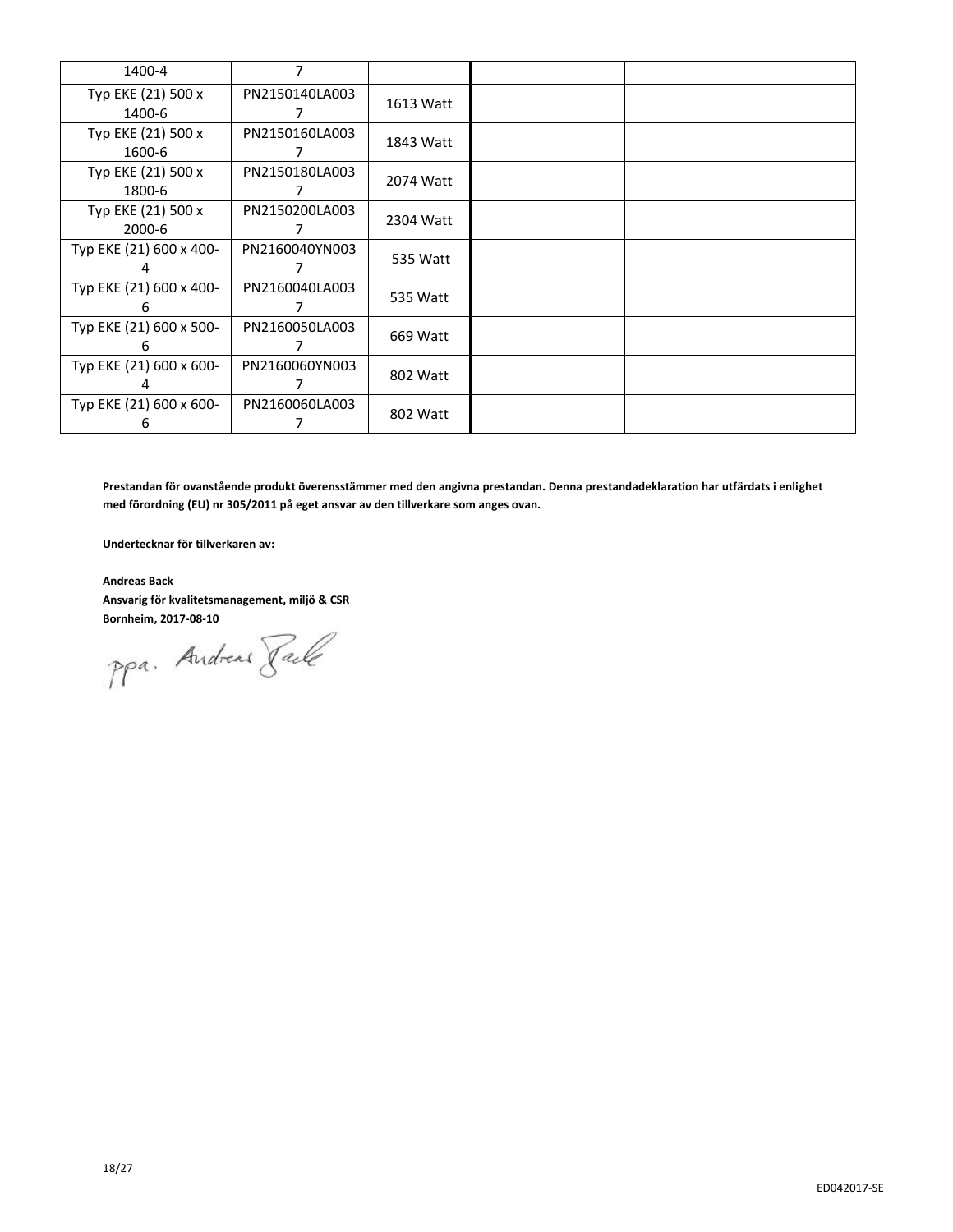# **Prohlášení o vlastnostech Č. 65059231-CPR1 (Verze 20171027)**

## **1. Jedinečný identifikační kód typu výrobku:**

Deskové otopné těleso typ EKE(21)

## **2. Použití:**

Ocelová otopná tělesa a konvektory pro trvalou vestavbu v budovách pro provoz na vodu , při teplotách nižších než 120°C, které jsou napájeny externím zdrojem tepla

## **3. Výrobce:**

HORNBACH Baumarkt AG Hornbachstraße 11 76879 Bornheim/Germany

## **4. Zplnomocněný zástupce:**

**-**

**5. Systém/systémy POSV:**

**3**

**6. Harmonizovaná norma:**

**EN 442-1**

**Oznámený subjekt/oznámené subjekty: <sup>0626</sup>** 

**7. Vlastnosti uvedené v prohlášení:**

| Základní charakteristiky      | Vlastnost                                    | Harmonizovaná technická specifikace |
|-------------------------------|----------------------------------------------|-------------------------------------|
| Reakce na oheň                | A1 (splněno)                                 | EN 442-1                            |
| Uvolňování nebezpečných látek | Žádné (splněno)                              | EN 442-1                            |
| Těsnost                       | zkouška úspěšná 1300 kPA                     | EN 442-1                            |
| Odolnost proti přetlaku       | zkouška úspěšná 1690 kPA                     | EN 442-1                            |
| povrchová teplota             | Maximum 120°C                                | Není plánována žádná zkouška        |
| Tepelný výkon                 | Viz tabulka                                  |                                     |
| Jmenovitý tepelný výkon (W/m) |                                              | EN 442-1                            |
| -Konstrukční výška 300 mm     | $\Phi_{50}$ = 764 W ( $\Phi_{30}$ = 399 W)   |                                     |
| -Konstrukční výška 400 mm     | $\Phi_{50}$ = 962 W ( $\Phi_{30}$ = 500 W)   |                                     |
| -Konstrukční výška 500 mm     | $\Phi_{50}$ = 1152 W ( $\Phi_{30}$ = 596 W)  |                                     |
| -Konstrukční výška 600 mm     | $\Phi_{50}$ = 1337 W ( $\Phi_{30}$ = 688 W)  |                                     |
| -Konstrukční výška 900 mm     | $\Phi_{50}$ = 1874 W ( $\Phi_{30}$ = 956 W)  |                                     |
| Parametry                     |                                              | EN 442-1                            |
| -Konstrukční výška 300 mm     | Φ= 5,2497 x Δ <sub>t</sub> <sup>1,2731</sup> |                                     |
| -Konstrukční výška 400 mm     | $\Phi$ = 6,3865 x $\Delta_t^{1,2819}$        |                                     |
| -Konstrukční výška 500 mm     | Φ= 7,3862 x Δ <sup>1,2908</sup>              |                                     |
| -Konstrukční výška 600 mm     | Φ= 8,2822 x $Δ_t$ <sup>1,2996</sup>          |                                     |
| -Konstrukční výška 900 mm     | Φ= 10,8279 x Δ <sup>1,3174</sup>             |                                     |
| Trvanlivost                   | Splněno                                      | EN 442-1                            |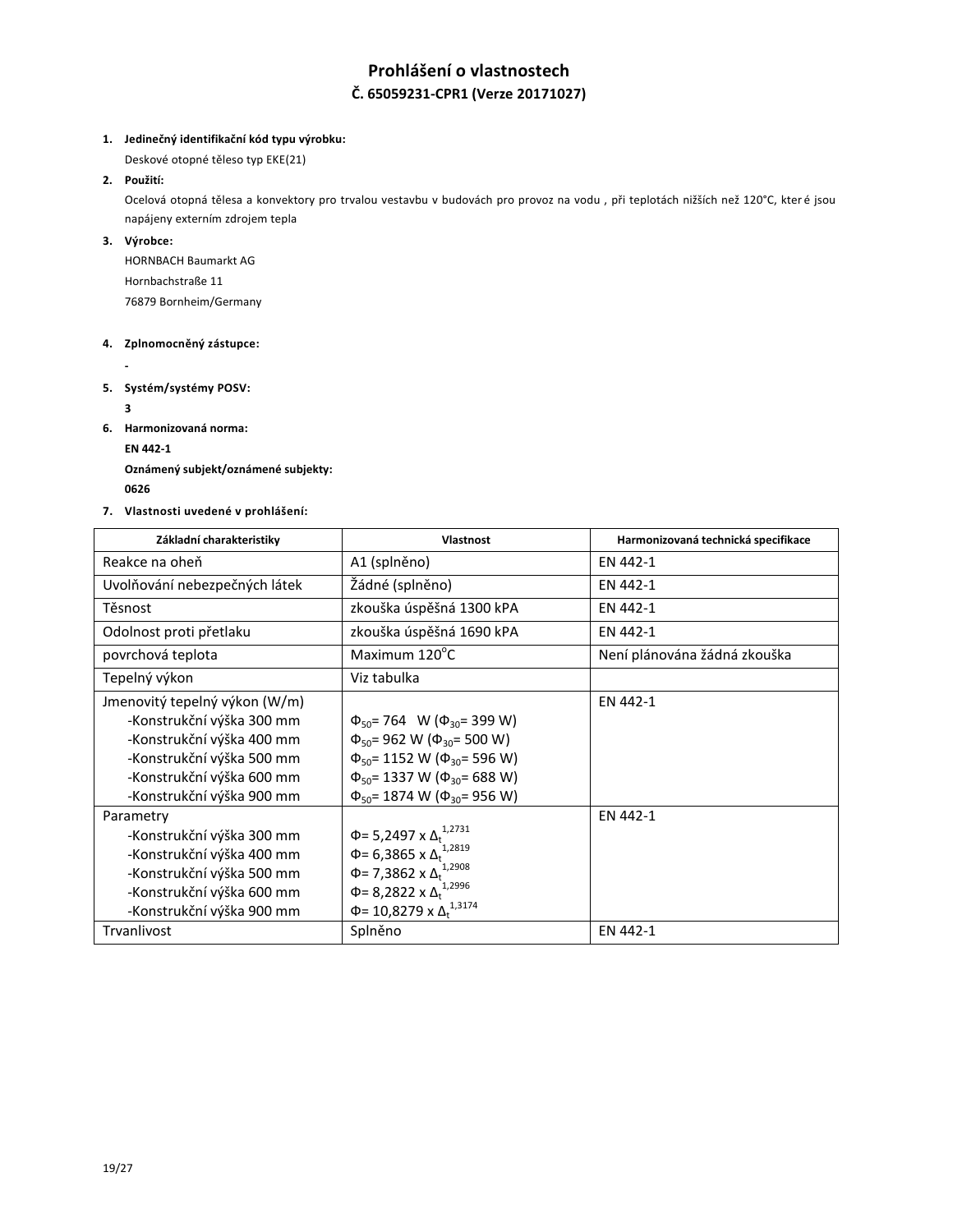| Identifikační kód<br>desková otopná tělesa | Číslo výrobku                    | Jmenovitý<br>tepelný<br>výkon ¢50 | Identifikační kód<br>desková otopná<br>tělesa | Číslo zboží         | Jmenovitý<br>tepelný<br>výkon ¢50 |
|--------------------------------------------|----------------------------------|-----------------------------------|-----------------------------------------------|---------------------|-----------------------------------|
| Typ EKE (21) 300 x 600-<br>6               | PN2130060LA003<br>7              | 458 wattů                         | Typ EKE (21) 600 x<br>800-4                   | PN2160080YN00<br>37 | 1070 wattů                        |
| Typ EKE (21) 300 x 800-<br>6               | PN2130080LA003<br>7              | 611 wattů                         | Typ EKE (21) 600 x<br>800-4                   | PN2160080LN00<br>37 | 1070 wattů                        |
| Typ EKE (21) 300 x<br>1000-6               | PN2130100LA003<br>7              | 764 wattů                         | Typ EKE (21) 600 x<br>800-6                   | PN2160080LA00<br>37 | 1070 wattů                        |
| Typ EKE (21) 300 x<br>1200-6               | PN2130120LA003<br>7              | 917 wattů                         | Typ EKE (21) 600 x<br>1000-4                  | PN2160100YN00<br>37 | 1337 wattů                        |
| Typ EKE (21) 300 x<br>1400-6               | PN2130140LA003<br>7              | 1070 wattů                        | Typ EKE (21) 600 x<br>1000-4                  | PN2160100LN00<br>37 | 1337 wattů                        |
| Typ EKE (21) 300 x<br>1600-6               | PN2130160LA003<br>7              | 1222 wattů                        | Typ EKE (21) 600 x<br>1000-6                  | PN2160100LA00<br>37 | 1337 wattů                        |
| Typ EKE (21) 300 x<br>1800-6               | PN2130180LA003<br>7              | 1375 wattů                        | Typ EKE (21) 600 x<br>1200-4                  | PN2160120YN00<br>37 | 1604 wattů                        |
| Typ EKE (21) 300 x<br>2000-6               | PN2130200LA003<br>7              | 1528 wattů                        | Typ EKE (21) 600 x<br>1200-4                  | PN2160120LN00<br>37 | 1604 wattů                        |
| Typ EKE (21) 400 x 600-<br>6               | PN2140060LA003<br>7              | 577 wattů                         | Typ EKE (21) 600 x<br>1200-6                  | PN2160120LA00<br>37 | 1604 wattů                        |
| Typ EKE (21) 400 x 800-<br>6               | PN2140080LA003<br>7              | 770 wattů                         | Typ EKE (21) 600 x<br>1400-4                  | PN2160140YN00<br>37 | 1872 wattů                        |
| Typ EKE (21) 400 x<br>1000-6               | PN2140100LA003<br>7              | 962 wattů                         | Typ EKE (21) 600 x<br>1400-6                  | PN2160140LA00<br>37 | 1872 wattů                        |
| Typ EKE (21) 400 x<br>1200-6               | PN2140120LA003<br>7              | 1154 wattů                        | Typ EKE (21) 600 x<br>1600-4                  | PN2160160YN00<br>37 | 2139 wattů                        |
| Typ EKE (21) 400 x<br>1400-6               | PN2140140LA003<br>7              | 1347 wattů                        | Typ EKE (21) 600 x<br>1600-6                  | PN2160160LA00<br>37 | 2139 wattů                        |
| Typ EKE (21) 400 x<br>1600-6               | PN2140160LA003<br>7              | 1539 wattů                        | Typ EKE (21) 600 x<br>1800-4                  | PN2160180YN00<br>37 | 2407 wattů                        |
| Typ EKE (21) 400 x<br>1800-6               | PN2140180LA003<br>7              | 1732 wattů                        | Typ EKE (21) 600 x<br>1800-6                  | PN2160180LA00<br>37 | 2407 wattů                        |
| Typ EKE (21) 400 x<br>2000-6               | PN2140200LA003                   | 1924 wattů                        | Typ EKE (21) 600 x<br>2000-4                  | PN2160200YN00<br>37 | 2674 wattů                        |
| Typ EKE (21) 500 x 400-<br>6               | PN2150040LA003<br>$\overline{7}$ | 461 wattů                         | Typ EKE (21) 600 x<br>2000-6                  | PN2160200LA00<br>37 | 2674 wattů                        |
| Typ EKE (21) 500 x 500-<br>6               | PN2150050LA003<br>7              | 576 wattů                         | Typ EKE (21) 900 x<br>400-6                   | PN2190040LA00<br>37 | 750 wattů                         |
| Typ EKE (21) 500 x 600-<br>4               | PN2150060YN003<br>7              | 691 wattů                         | Typ EKE (21) 900 x<br>$500-6$                 | PN2190050LA00<br>37 | 937 wattů                         |
| Typ EKE (21) 500 x 600-<br>6               | PN2150060LA003<br>$\overline{7}$ | 691 wattů                         | Typ EKE (21) 900 x<br>600-6                   | PN2190060LA00<br>37 | 1124 wattů                        |
| Typ EKE (21) 500 x 800-<br>4               | PN2150080YN003<br>7              | 922 wattů                         | Typ EKE (21) 900 x<br>800-6                   | PN2190080LA00<br>37 | 1499 wattů                        |
| Typ EKE (21) 500 x 800-<br>6               | PN2150080LA003<br>7              | 922 wattů                         | Typ EKE (21) 900 x<br>1000-6                  | PN2190100LA00<br>37 | 1874 wattů                        |
| Typ EKE (21) 500 x<br>1000-4               | PN2150100YN003<br>$\overline{7}$ | 1152 wattů                        | Typ EKE (21) 900 x<br>1200-6                  | PN2190120LA00<br>37 | 2249 wattů                        |
| Typ EKE (21) 500 x<br>1000-6               | PN2150100LA003<br>7              | 1152 wattů                        | Typ EKE (21) 900 x<br>1400-6                  | PN2190140LA00<br>37 | 2624 wattů                        |
| Typ EKE (21) 500 x<br>1200-4               | PN2150120YN003<br>7              | 1382 wattů                        | Typ EKE (21) 900 x<br>1600-6                  | PN2190160LA00<br>37 | 2998 wattů                        |
| Typ EKE (21) 500 x<br>1200-6               | PN2150120LA003<br>7              | 1382 wattů                        |                                               |                     |                                   |
| Typ EKE (21) 500 x                         | PN2150140YN003                   | 1613 wattů                        |                                               |                     |                                   |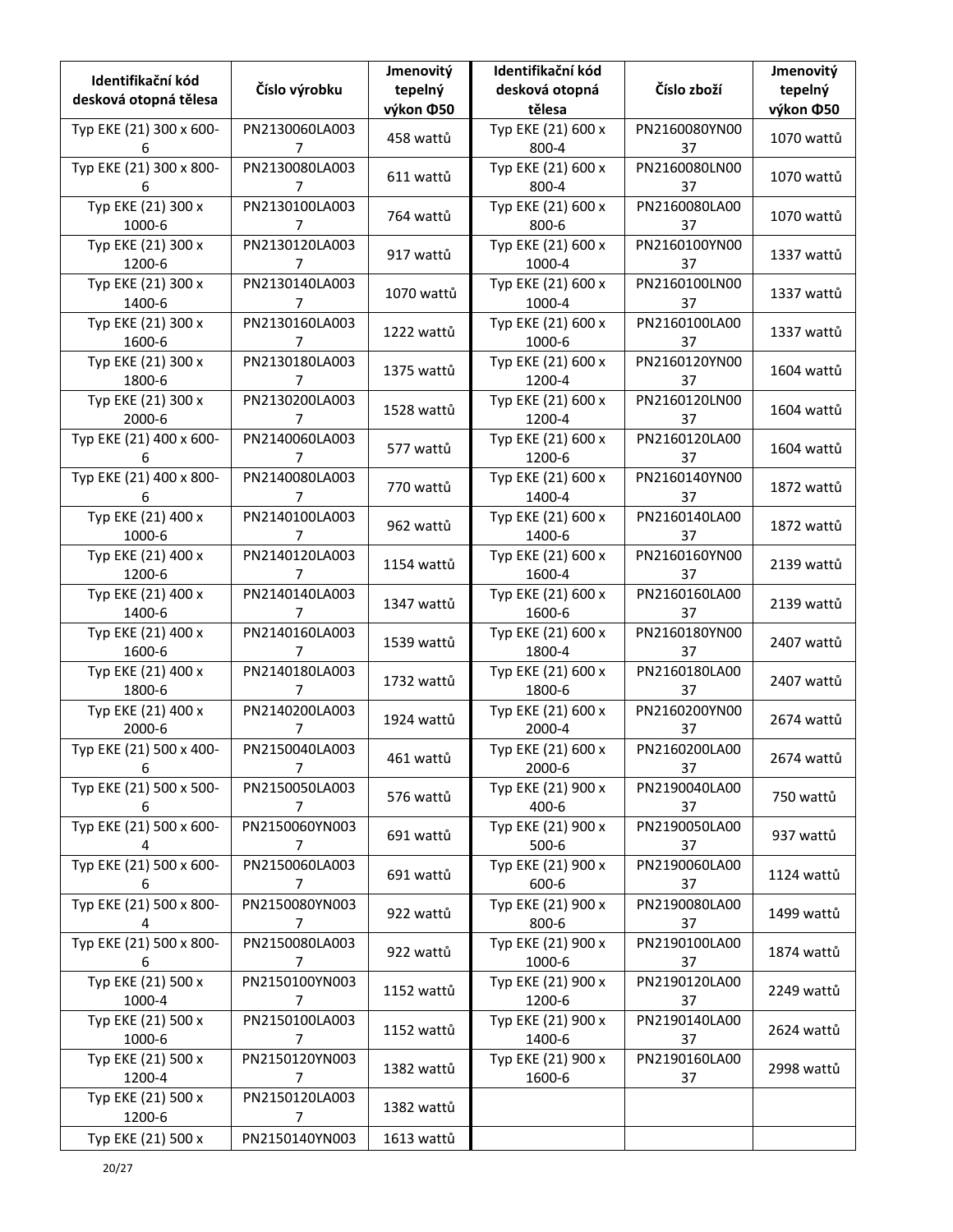| 1400-4                       | 7              |            |  |  |
|------------------------------|----------------|------------|--|--|
| Typ EKE (21) 500 x<br>1400-6 | PN2150140LA003 | 1613 wattů |  |  |
| Typ EKE (21) 500 x<br>1600-6 | PN2150160LA003 | 1843 wattů |  |  |
| Typ EKE (21) 500 x<br>1800-6 | PN2150180LA003 | 2074 wattů |  |  |
| Typ EKE (21) 500 x<br>2000-6 | PN2150200LA003 | 2304 wattů |  |  |
| Typ EKE (21) 600 x 400-      | PN2160040YN003 | 535 wattů  |  |  |
| Typ EKE (21) 600 x 400-<br>h | PN2160040LA003 | 535 wattů  |  |  |
| Typ EKE (21) 600 x 500-<br>h | PN2160050LA003 | 669 wattů  |  |  |
| Typ EKE (21) 600 x 600-      | PN2160060YN003 | 802 wattů  |  |  |
| Typ EKE (21) 600 x 600-<br>6 | PN2160060LA003 | 802 wattů  |  |  |

**Vlastnost výše uvedeného výrobku se shodě s deklarovanými vlastnostmi. Toto prohlášení o vlastnostech je vydáno podle nařízení (EU) č. 305/2011 na výhradní odpovědnost výše uvedeného výrobce.**

**Podepsáno za výrobce a jeho jménem:**

**Andreas Back Vedoucí managementu kvality, úseku životního prostředí a CSR**

**Bornheim, 10.8.2017**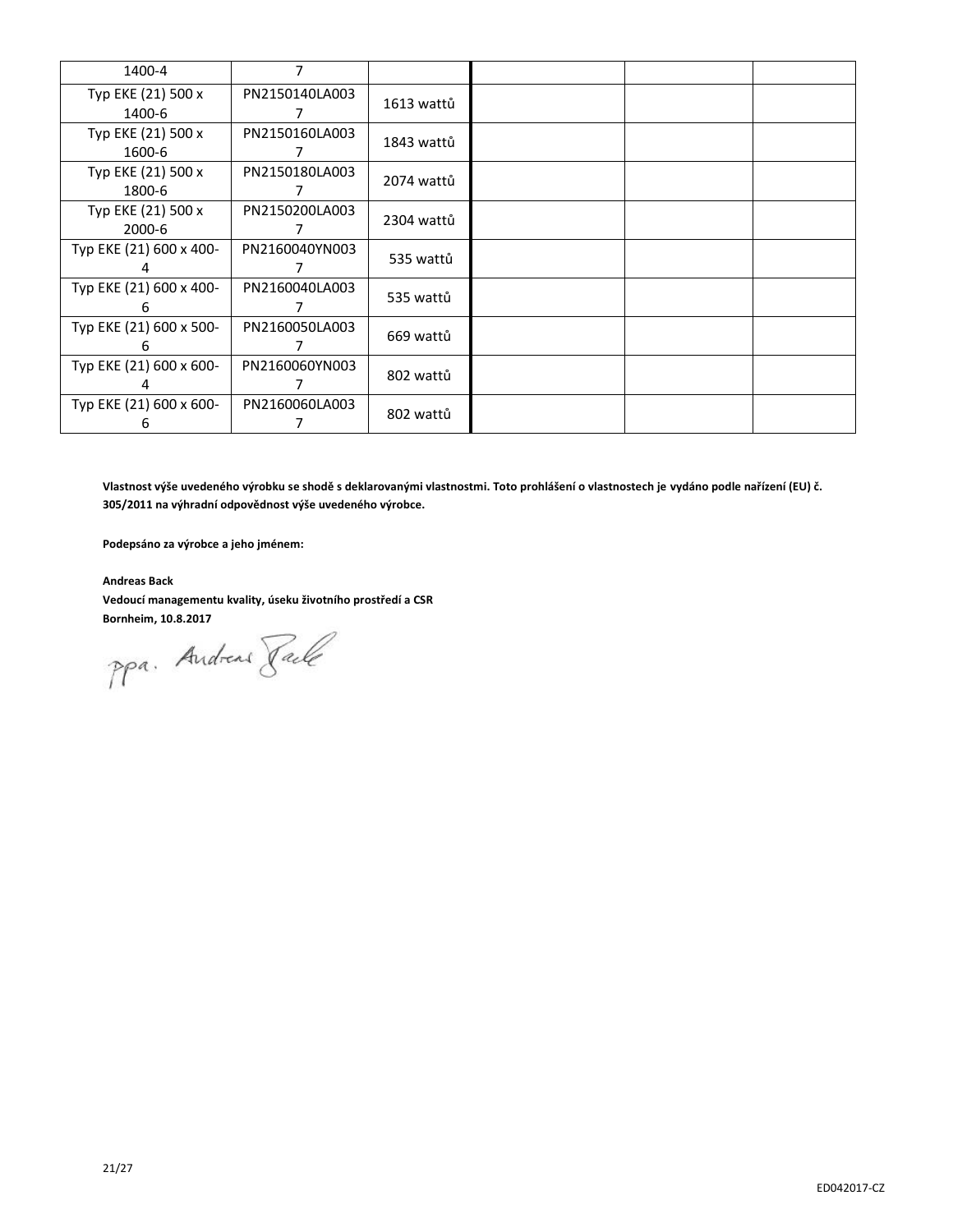## **Vyhlásenie o parametroch Č. 65059231-CPR1 (verzia 20171027)**

## **1. Jedinečný identifikačný kód typu výrobku:**

Doskové vykurovacie teleso typ EKE(21)

## **2. Použitie/použitia:**

Kovové vykurovacie telesá a konvektory pre trvalé zabudovanie do stavieb pre prevádzku na vodu alebo paru, pri teplotách nižších ako 120°C, ktoré sú napájané z externých zdrojov tepla

## **3. Výrobca:**

HORNBACH Baumarkt AG Hornbachstraße 11 76879 Bornheim/Germany

#### **4. Splnomocnený zástupca:**

**-**

## **5. Systém(y) posudzovania a overovania nemennosti parametrov:**

**3**

- **6. Harmonizovaná norma:**
	- **EN 442-1**

**Notifikovaný(-é) subjekt(-y): <sup>0626</sup>** 

**7. Deklarované parametre:**

| Podstatné vlastnosti           | Parametre                                    | Harmonizované technické špecifikácie |
|--------------------------------|----------------------------------------------|--------------------------------------|
| Ohňovzdornosť                  | A1 (splnené)                                 | EN 442-1                             |
| Uvoľňovanie nebezpečných látok | Žiadne (splnené)                             | EN 442-1                             |
| Tlaková tesnosť                | skúška úspešná 1300 kPA                      | EN 442-1                             |
| Tlaková pevnosť                | skúška úspešná 1690 kPA                      | EN 442-1                             |
| Teplota povrchu                | Maximum 120°C                                | Nie je naplánovaná žiadna skúška     |
| Tepelný výkon                  | Viď tabuľka                                  |                                      |
| Menovitý tepelný výkon [W/m]   |                                              | EN 442-1                             |
| -Konštrukčná výška 300 mm      | $\Phi_{50}$ = 764 W ( $\Phi_{30}$ = 399 W)   |                                      |
| -Konštrukčná výška 400 mm      | $\Phi_{50}$ = 962 W ( $\Phi_{30}$ = 500 W)   |                                      |
| -Konštrukčná výška 500 mm      | $\Phi_{50}$ = 1152 W ( $\Phi_{30}$ = 596 W)  |                                      |
| -Konštrukčná výška 600 mm      | $\Phi_{50}$ = 1337 W ( $\Phi_{30}$ = 688 W)  |                                      |
| -Konštrukčná výška 900 mm      | $\Phi_{50}$ = 1874 W ( $\Phi_{30}$ = 956 W)  |                                      |
| Charakteristické parametre     |                                              | EN 442-1                             |
| -Konštrukčná výška 300 mm      | Φ= 5,2497 x Δ <sub>t</sub> <sup>1,2731</sup> |                                      |
| -Konštrukčná výška 400 mm      | Φ= 6,3865 x $Δ_t$ <sup>1,2819</sup>          |                                      |
| -Konštrukčná výška 500 mm      | Φ= 7,3862 x Δ <sup>1,2908</sup>              |                                      |
| -Konštrukčná výška 600 mm      | $\Phi$ = 8,2822 x $\Delta_t^{1,2996}$        |                                      |
| -Konštrukčná výška 900 mm      | Φ= 10,8279 x $Δ_t$ <sup>1,3174</sup>         |                                      |
| Trvanlivosť                    | Splnené                                      | EN 442-1                             |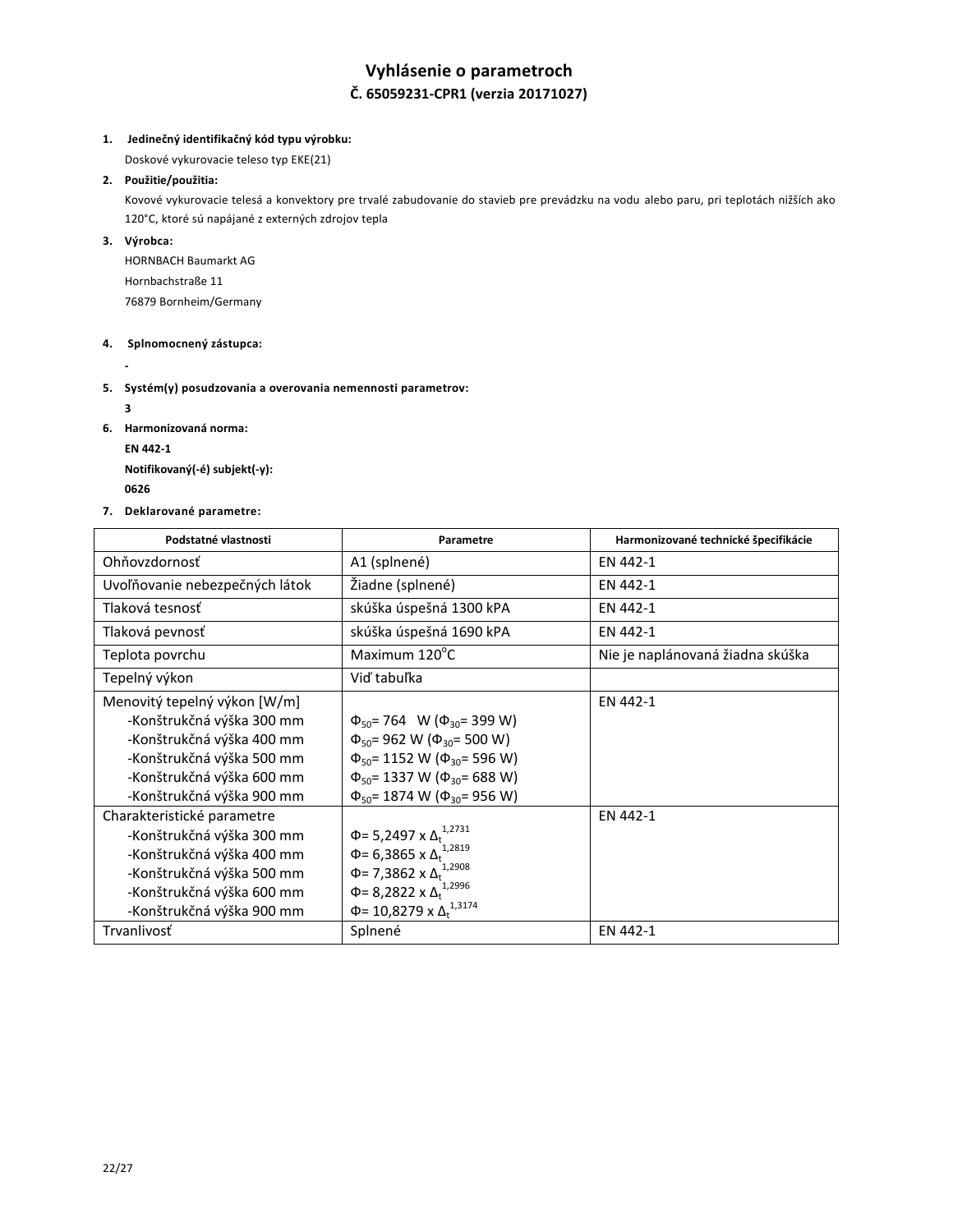| Identifikačný kód<br>doskové vykurovacie | Číslo artikla                    | Menovitý<br>tepelný | Identifikačný kód<br>doskové vykurovacie | Číslo artikla       | Menovitý<br>tepelný |
|------------------------------------------|----------------------------------|---------------------|------------------------------------------|---------------------|---------------------|
| teleso                                   |                                  | výkon ¢50           | teleso                                   |                     | výkon ¢50           |
| Typ EKE (21) 300 x 600-<br>6             | PN2130060LA003<br>$\overline{7}$ | 458 W               | Typ EKE (21) 600 x<br>800-4              | PN2160080YN00<br>37 | 1070W               |
| Typ EKE (21) 300 x 800-<br>6             | PN2130080LA003<br>7              | 611W                | Typ EKE (21) 600 x<br>800-4              | PN2160080LN00<br>37 | 1070W               |
| Typ EKE (21) 300 x<br>1000-6             | PN2130100LA003<br>7              | 764 W               | Typ EKE (21) 600 x<br>800-6              | PN2160080LA00<br>37 | 1070W               |
| Typ EKE (21) 300 x<br>1200-6             | PN2130120LA003<br>7              | 917W                | Typ EKE (21) 600 x<br>1000-4             | PN2160100YN00<br>37 | 1337W               |
| Typ EKE (21) 300 x<br>1400-6             | PN2130140LA003<br>7              | 1070W               | Typ EKE (21) 600 x<br>1000-4             | PN2160100LN00<br>37 | 1337W               |
| Typ EKE (21) 300 x<br>1600-6             | PN2130160LA003<br>7              | 1222W               | Typ EKE (21) 600 x<br>1000-6             | PN2160100LA00<br>37 | 1337W               |
| Typ EKE (21) 300 x<br>1800-6             | PN2130180LA003<br>7              | 1375W               | Typ EKE (21) 600 x<br>1200-4             | PN2160120YN00<br>37 | 1604 W              |
| Typ EKE (21) 300 x<br>2000-6             | PN2130200LA003<br>$\overline{7}$ | 1528 W              | Typ EKE (21) 600 x<br>1200-4             | PN2160120LN00<br>37 | 1604 W              |
| Typ EKE (21) 400 x 600-<br>6             | PN2140060LA003<br>7              | 577W                | Typ EKE (21) 600 x<br>1200-6             | PN2160120LA00<br>37 | 1604 W              |
| Typ EKE (21) 400 x 800-<br>6             | PN2140080LA003<br>7              | 770W                | Typ EKE (21) 600 x<br>1400-4             | PN2160140YN00<br>37 | 1872W               |
| Typ EKE (21) 400 x<br>1000-6             | PN2140100LA003<br>7              | 962W                | Typ EKE (21) 600 x<br>1400-6             | PN2160140LA00<br>37 | 1872W               |
| Typ EKE (21) 400 x<br>1200-6             | PN2140120LA003<br>7              | 1154 W              | Typ EKE (21) 600 x<br>1600-4             | PN2160160YN00<br>37 | 2139W               |
| Typ EKE (21) 400 x<br>1400-6             | PN2140140LA003<br>7              | 1347 W              | Typ EKE (21) 600 x<br>1600-6             | PN2160160LA00<br>37 | 2139 W              |
| Typ EKE (21) 400 x<br>1600-6             | PN2140160LA003<br>$\overline{7}$ | 1539 W              | Typ EKE (21) 600 x<br>1800-4             | PN2160180YN00<br>37 | 2407W               |
| Typ EKE (21) 400 x<br>1800-6             | PN2140180LA003<br>7              | 1732W               | Typ EKE (21) 600 x<br>1800-6             | PN2160180LA00<br>37 | 2407W               |
| Typ EKE (21) 400 x<br>2000-6             | PN2140200LA003<br>7              | 1924 W              | Typ EKE (21) 600 x<br>2000-4             | PN2160200YN00<br>37 | 2674W               |
| Typ EKE (21) 500 x 400-<br>6             | PN2150040LA003<br>$\overline{7}$ | 461W                | Typ EKE (21) 600 x<br>2000-6             | PN2160200LA00<br>37 | 2674W               |
| Typ EKE (21) 500 x 500-<br>6             | PN2150050LA003<br>7              | 576W                | Typ EKE (21) 900 x<br>400-6              | PN2190040LA00<br>37 | 750W                |
| Typ EKE (21) 500 x 600-<br>4             | PN2150060YN003<br>7              | 691W                | Typ EKE (21) 900 x<br>$500-6$            | PN2190050LA00<br>37 | 937W                |
| Typ EKE (21) 500 x 600-<br>6             | PN2150060LA003<br>$\overline{7}$ | 691W                | Typ EKE (21) 900 x<br>600-6              | PN2190060LA00<br>37 | 1124 W              |
| Typ EKE (21) 500 x 800-<br>4             | PN2150080YN003<br>$\overline{7}$ | 922W                | Typ EKE (21) 900 x<br>800-6              | PN2190080LA00<br>37 | 1499 W              |
| Typ EKE (21) 500 x 800-<br>6             | PN2150080LA003<br>7              | 922W                | Typ EKE (21) 900 x<br>1000-6             | PN2190100LA00<br>37 | 1874W               |
| Typ EKE (21) 500 x<br>1000-4             | PN2150100YN003<br>7              | 1152 W              | Typ EKE (21) 900 x<br>1200-6             | PN2190120LA00<br>37 | 2249 W              |
| Typ EKE (21) 500 x<br>1000-6             | PN2150100LA003<br>7              | 1152W               | Typ EKE (21) 900 x<br>1400-6             | PN2190140LA00<br>37 | 2624W               |
| Typ EKE (21) 500 x<br>1200-4             | PN2150120YN003<br>7              | 1382W               | Typ EKE (21) 900 x<br>1600-6             | PN2190160LA00<br>37 | 2998 W              |
| Typ EKE (21) 500 x<br>1200-6             | PN2150120LA003<br>$\overline{7}$ | 1382W               |                                          |                     |                     |
| Typ EKE (21) 500 x                       | PN2150140YN003                   | 1613W               |                                          |                     |                     |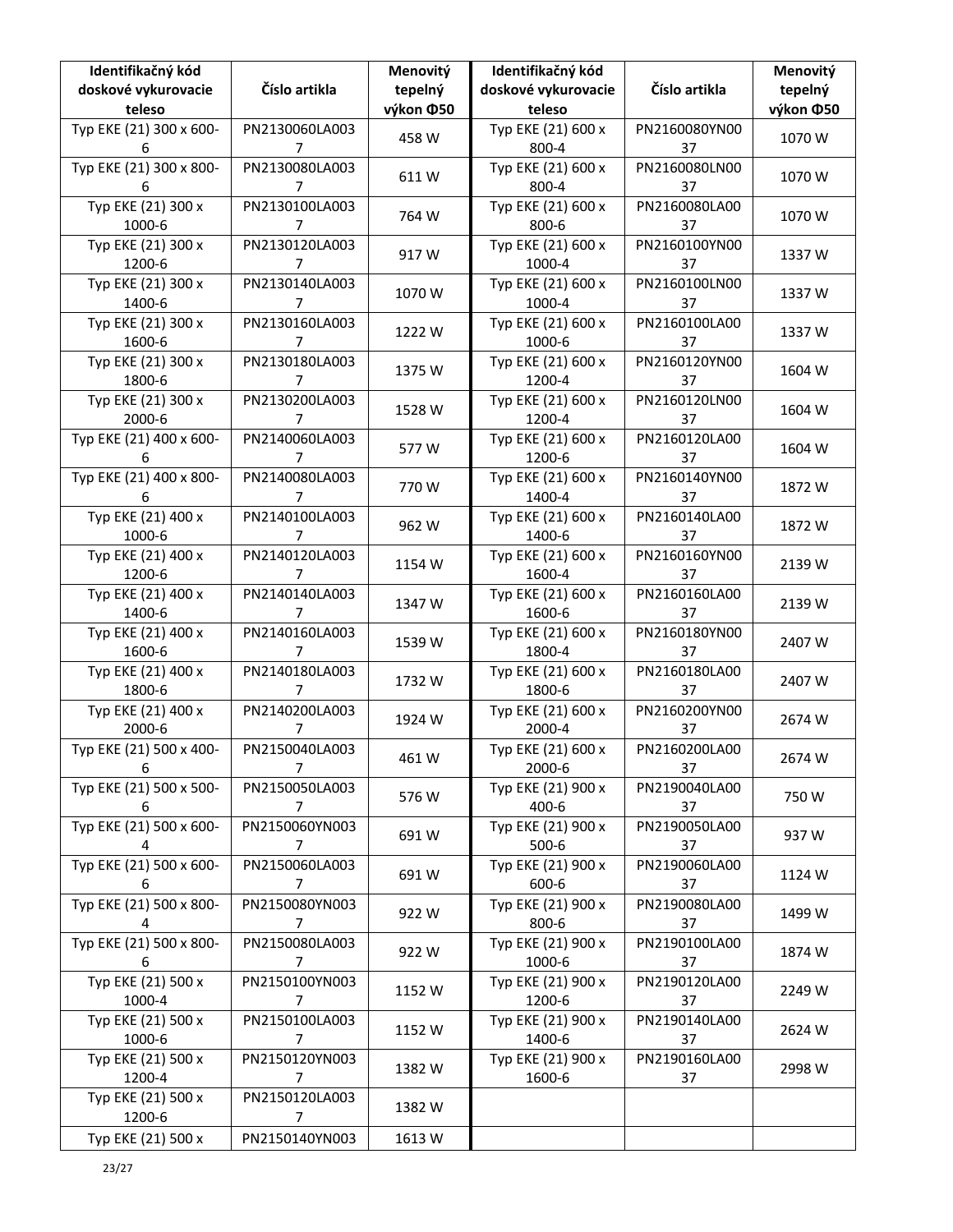| 1400-4                       | 7              |        |  |  |
|------------------------------|----------------|--------|--|--|
| Typ EKE (21) 500 x<br>1400-6 | PN2150140LA003 | 1613 W |  |  |
| Typ EKE (21) 500 x<br>1600-6 | PN2150160LA003 | 1843 W |  |  |
| Typ EKE (21) 500 x<br>1800-6 | PN2150180LA003 | 2074 W |  |  |
| Typ EKE (21) 500 x<br>2000-6 | PN2150200LA003 | 2304 W |  |  |
| Typ EKE (21) 600 x 400-      | PN2160040YN003 | 535 W  |  |  |
| Typ EKE (21) 600 x 400-<br>h | PN2160040LA003 | 535W   |  |  |
| Typ EKE (21) 600 x 500-<br>6 | PN2160050LA003 | 669 W  |  |  |
| Typ EKE (21) 600 x 600-      | PN2160060YN003 | 802 W  |  |  |
| Typ EKE (21) 600 x 600-<br>6 | PN2160060LA003 | 802 W  |  |  |

**Uvedené parametre hore uvedeného výrobku sú v zhode s deklarovanými parametrami. Toto vyhlásenie o parametroch sa v súlade s nariadením (EU) č. 305/2011 vydáva na výhradnú zodpovednosť uvedeného výrobcu.**

**Podpísal(-a) za a v mene výrobcu:**

**Andreas Back Vedúci manažmentu kvality, úseku životného prostredia a CSR**

**Bornheim, 10.08.2017**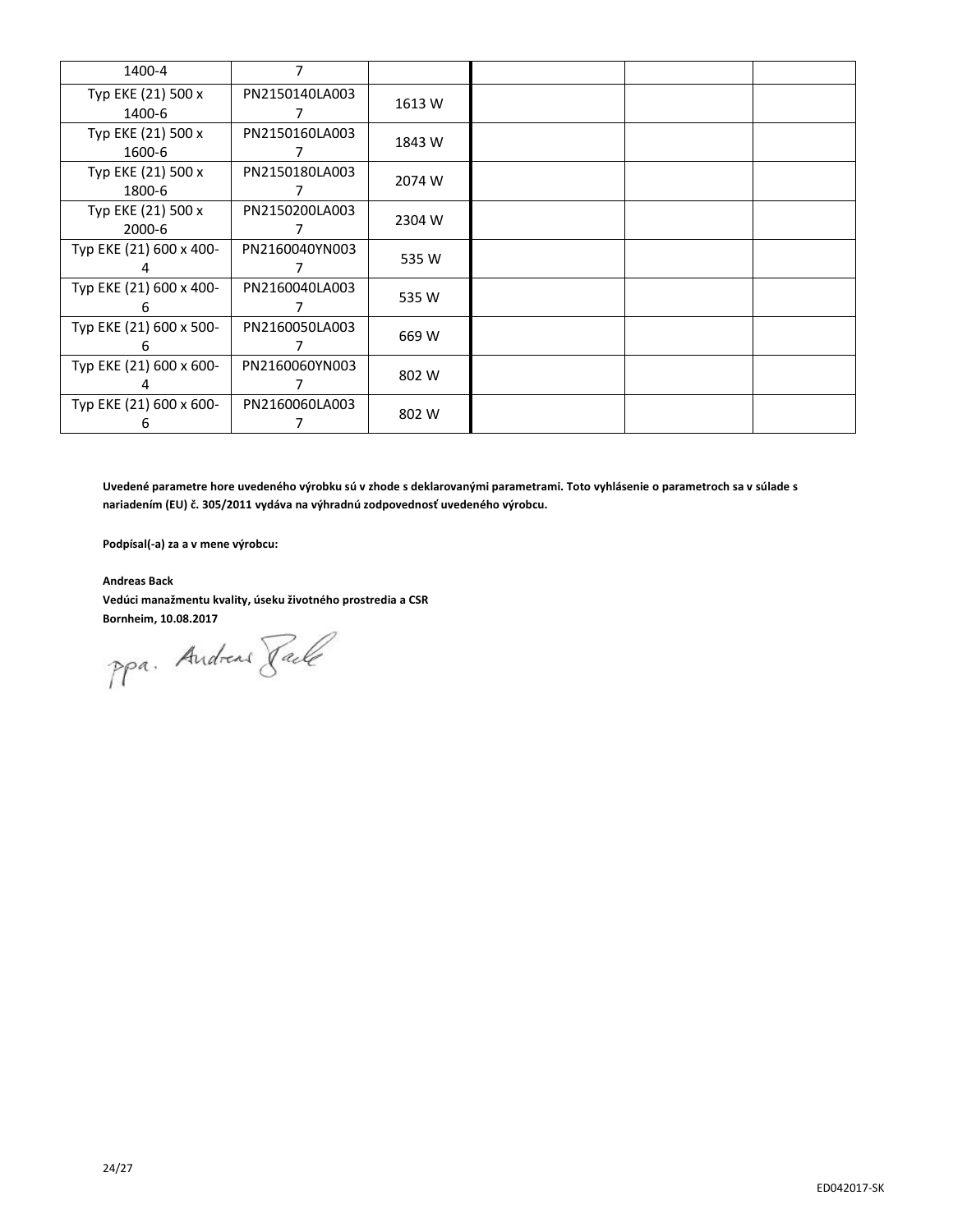# **Declaraţie de performanţă Nr. 65059231-CPR1 (Versiune 20171027)**

## **1. Cod unic de identificare al produsului-tip:**

Radiator plat tip EKE(21)

### **2. Utilizare (utilizări) preconizată (preconizate):**

Radiatoare metalice și convectoare pentru încastrare permanentă în construcții cu utilizare prevăzută cu apă sau abur, pentru temperaturi sub 120°C, cu alimentare din sursă de căldură externă

## **3. Fabricant:**

HORNBACH Baumarkt AG Hornbachstraße 11 76879 Bornheim/Germania

#### **4. Reprezentant autorizat:**

**-**

## **5. Sistemul (sistemele) de evaluare şi de verificare a constanţei performanţei:**

**3**

- **6. Standard armonizat:**
	- **EN 442-1**

**Organism (organisme) notificat(e): <sup>0626</sup>** 

## **7. Performanţa (performanţe) declarată (declarate):**

| Caracteristici esentiale            | Performanță                                   | Specificație tehnică armonizată |
|-------------------------------------|-----------------------------------------------|---------------------------------|
| Comportament la incendiu            | A1 (îndeplinit)                               | EN 442-1                        |
| Eliberarea de substanțe periculoase | Niciuna (îndeplinit)                          | EN 442-1                        |
| Etanșeitate la presiune             | promovat 1300 kPA                             | EN 442-1                        |
| Rezistență la compresiune           | promovat 1690 kPA                             | EN 442-1                        |
| Temperatură de suprafață            | maxim 120°C                                   | Nu este prevăzută o verificare  |
| Putere termică                      | Vedeți tabel                                  |                                 |
| Putere termică nominală [W/m]       |                                               | EN 442-1                        |
| -înălțime construcție 300 mm        | $\Phi_{50}$ = 764 W ( $\Phi_{30}$ = 399 W)    |                                 |
| -înălțime construcție 400 mm        | $\Phi_{50}$ = 962 W ( $\Phi_{30}$ = 500 W)    |                                 |
| -înălțime construcție 500 mm        | $\Phi_{50}$ = 1152 W ( $\Phi_{30}$ = 596 W)   |                                 |
| -înălțime construcție 600 mm        | $\Phi_{50}$ = 1337 W ( $\Phi_{30}$ = 688 W)   |                                 |
| -înălțime construcție 900 mm        | $\Phi_{50}$ = 1874 W ( $\Phi_{30}$ = 956 W)   |                                 |
| Curbă caracteristică                |                                               | EN 442-1                        |
| -înălțime construcție 300 mm        | Φ= 5,2497 x Δ <sub>t</sub> <sup>1,2731</sup>  |                                 |
| -înălțime construcție 400 mm        | Φ= 6,3865 x $Δ_t$ <sup>1,2819</sup>           |                                 |
| -înălțime construcție 500 mm        | Φ= 7,3862 x Δ <sup>1,2908</sup>               |                                 |
| -înălțime construcție 600 mm        | Φ= 8,2822 x $Δ_t$ <sup>1,2996</sup>           |                                 |
| -înălțime construcție 900 mm        | Φ= 10,8279 x Δ <sub>+</sub> <sup>1,3174</sup> |                                 |
| Rezistență la îmbătrânire           | <i>indeplinit</i>                             | EN 442-1                        |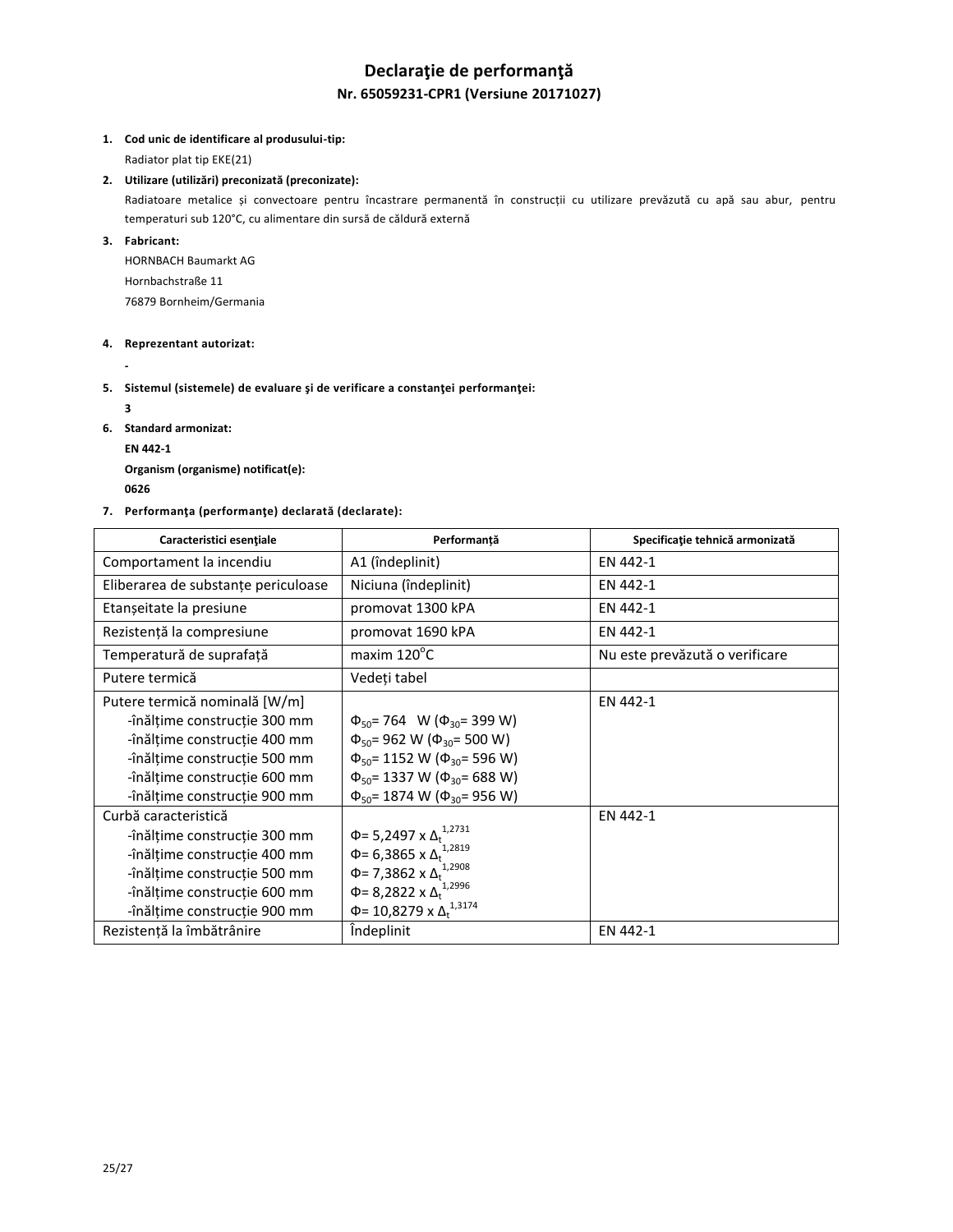| Cod de identificare<br>radiator plat | Număr articol                    | Performanță<br>termică<br>nominală<br>Ф50 | Cod de identificare<br>radiator plat | Număr articol       | Performanță<br>termică<br>nominală<br>Ф50 |
|--------------------------------------|----------------------------------|-------------------------------------------|--------------------------------------|---------------------|-------------------------------------------|
| Tip EKE (21) 300 x 600-6             | PN2130060LA003<br>7              | 458 Waţi                                  | Tip EKE (21) 600 x<br>800-4          | PN2160080YN00<br>37 | 1070 Waţi                                 |
| Tip EKE (21) 300 x 800-6             | PN2130080LA003<br>7              | 611 Waţi                                  | Tip EKE (21) 600 x<br>800-4          | PN2160080LN00<br>37 | 1070 Waţi                                 |
| Tip EKE (21) 300 x 1000-<br>6        | PN2130100LA003<br>7              | 764 Waţi                                  | Tip EKE (21) 600 x<br>800-6          | PN2160080LA00<br>37 | 1070 Waţi                                 |
| Tip EKE (21) 300 x 1200-<br>6        | PN2130120LA003<br>7              | 917 Wati                                  | Tip EKE (21) 600 x<br>1000-4         | PN2160100YN00<br>37 | 1337 Wati                                 |
| Tip EKE (21) 300 x 1400-<br>6        | PN2130140LA003<br>7              | 1070 Waţi                                 | Tip EKE (21) 600 x<br>1000-4         | PN2160100LN00<br>37 | 1337 Wati                                 |
| Tip EKE (21) 300 x 1600-<br>6        | PN2130160LA003<br>7              | 1222 Waţi                                 | Tip EKE (21) 600 x<br>1000-6         | PN2160100LA00<br>37 | 1337 Wati                                 |
| Tip EKE (21) 300 x 1800-<br>6        | PN2130180LA003<br>7              | 1375 Waţi                                 | Tip EKE (21) 600 x<br>1200-4         | PN2160120YN00<br>37 | 1604 Wati                                 |
| Tip EKE (21) 300 x 2000-<br>6        | PN2130200LA003<br>7              | 1528 Wati                                 | Tip EKE (21) 600 x<br>1200-4         | PN2160120LN00<br>37 | 1604 Wati                                 |
| Tip EKE (21) 400 x 600-6             | PN2140060LA003<br>7              | 577 Wati                                  | Tip EKE (21) 600 x<br>1200-6         | PN2160120LA00<br>37 | 1604 Wati                                 |
| Tip EKE (21) 400 x 800-6             | PN2140080LA003<br>7              | 770 Wati                                  | Tip EKE (21) 600 x<br>1400-4         | PN2160140YN00<br>37 | 1872 Wati                                 |
| Tip EKE (21) 400 x 1000-<br>6        | PN2140100LA003<br>7              | 962 Waţi                                  | Tip EKE (21) 600 x<br>1400-6         | PN2160140LA00<br>37 | 1872 Waţi                                 |
| Tip EKE (21) 400 x 1200-<br>6        | PN2140120LA003<br>7              | 1154 Waţi                                 | Tip EKE (21) 600 x<br>1600-4         | PN2160160YN00<br>37 | 2139 Waţi                                 |
| Tip EKE (21) 400 x 1400-<br>6        | PN2140140LA003<br>7              | 1347 Waţi                                 | Tip EKE (21) 600 x<br>1600-6         | PN2160160LA00<br>37 | 2139 Waţi                                 |
| Tip EKE (21) 400 x 1600-<br>6        | PN2140160LA003<br>7              | 1539 Waţi                                 | Tip EKE (21) 600 x<br>1800-4         | PN2160180YN00<br>37 | 2407 Waţi                                 |
| Tip EKE (21) 400 x 1800-<br>6        | PN2140180LA003<br>7              | 1732 Waţi                                 | Tip EKE (21) 600 x<br>1800-6         | PN2160180LA00<br>37 | 2407 Waţi                                 |
| Tip EKE (21) 400 x 2000-<br>6        | PN2140200LA003<br>7              | 1924 Waţi                                 | Tip EKE (21) 600 x<br>2000-4         | PN2160200YN00<br>37 | 2674 Waţi                                 |
| Tip EKE (21) 500 x 400-6             | PN2150040LA003<br>7              | 461 Wati                                  | Tip EKE (21) 600 x<br>2000-6         | PN2160200LA00<br>37 | 2674 Wati                                 |
| Tip EKE (21) 500 x 500-6             | PN2150050LA003<br>7              | 576 Waţi                                  | Tip EKE (21) 900 x<br>400-6          | PN2190040LA00<br>37 | 750 Waţi                                  |
| Tip EKE (21) 500 x 600-4             | PN2150060YN003<br>$\overline{7}$ | 691 Waţi                                  | Tip EKE (21) 900 x<br>$500 - 6$      | PN2190050LA00<br>37 | 937 Waţi                                  |
| Tip EKE (21) 500 x 600-6             | PN2150060LA003<br>$\overline{7}$ | 691 Waţi                                  | Tip EKE (21) 900 x<br>600-6          | PN2190060LA00<br>37 | 1124 Waţi                                 |
| Tip EKE (21) 500 x 800-4             | PN2150080YN003<br>7              | 922 Waţi                                  | Tip EKE (21) 900 x<br>800-6          | PN2190080LA00<br>37 | 1499 Waţi                                 |
| Tip EKE (21) 500 x 800-6             | PN2150080LA003<br>7              | 922 Waţi                                  | Tip EKE (21) 900 x<br>1000-6         | PN2190100LA00<br>37 | 1874 Waţi                                 |
| Tip EKE (21) 500 x 1000-<br>4        | PN2150100YN003<br>7              | 1152 Waţi                                 | Tip EKE (21) 900 x<br>1200-6         | PN2190120LA00<br>37 | 2249 Waţi                                 |
| Tip EKE (21) 500 x 1000-<br>6        | PN2150100LA003<br>7              | 1152 Waţi                                 | Tip EKE (21) 900 x<br>1400-6         | PN2190140LA00<br>37 | 2624 Waţi                                 |
| Tip EKE (21) 500 x 1200-<br>4        | PN2150120YN003<br>7              | 1382 Waţi                                 | Tip EKE (21) 900 x<br>1600-6         | PN2190160LA00<br>37 | 2998 Waţi                                 |
| Tip EKE (21) 500 x 1200-<br>6        | PN2150120LA003<br>7              | 1382 Waţi                                 |                                      |                     |                                           |